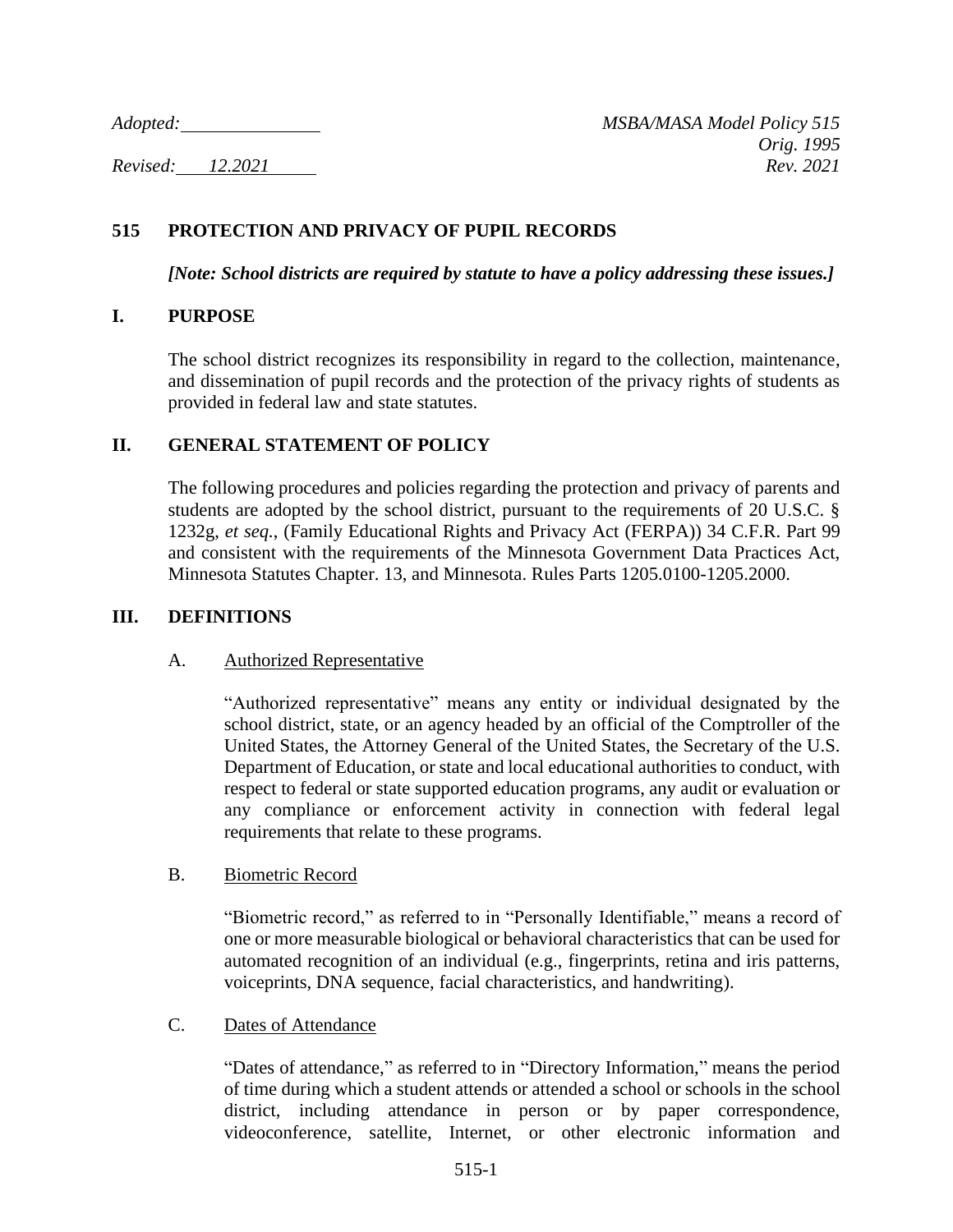telecommunications technologies for students who are not in the classroom, and including the period during which a student is working under a work-study program. The term does not include specific daily records of a student's attendance at a school or schools in the school district.

## D. Directory Information

"Directory information" means information contained in an education record of a student that would not generally be considered harmful or an invasion of privacy if disclosed. It includes, but is not limited to, the student's name; address; telephone listing; electronic mail address; photograph; date and place of birth; major field of study; dates of attendance; grade level; enrollment status (i.e., full-time or parttime); participation in officially recognized activities and sports; weight and height of members of athletic teams; degrees, honors and awards received; and the most recent educational agency or institution attended. It also includes the name, address, and telephone number of the student's parent(s). Directory information does not include:

- 1. a student's social security number;
- 2. a student's identification number (ID), user ID, or other unique personal identifier used by a student for purposes of accessing or communicating in electronic systems if the identifier may be used to access education records without use of one or more factors that authenticate the student's identity such as a personal identification number (PIN), password, or other factor known or possessed only by the authorized user;
- 3. a student ID or other unique personal identifier that is displayed on a student ID badge if the identifier can be used to gain access to educational records when used in conjunction with one or more factors that authenticate the student's identity, such as a PIN, password, or other factor known or possessed only by the student;
- 4. personally identifiable data which references religion, race, color, social position, or nationality; or
- 5. data collected from nonpublic school students, other than those who receive shared time educational services, unless written consent is given by the student's parent or guardian.

*[Note: This definition includes all of the types of information specifically referenced by state and federal law as directory information. A school district may choose not to designate some or all of the enumerated information as directory information. A school district also may add to the list of directory information, as long as the added data is not information that generally would be deemed as an invasion of privacy or information that references the student's religion, race, color, social position, or nationality. Federal law now allows a school district to specify that the disclosure of directory information will be*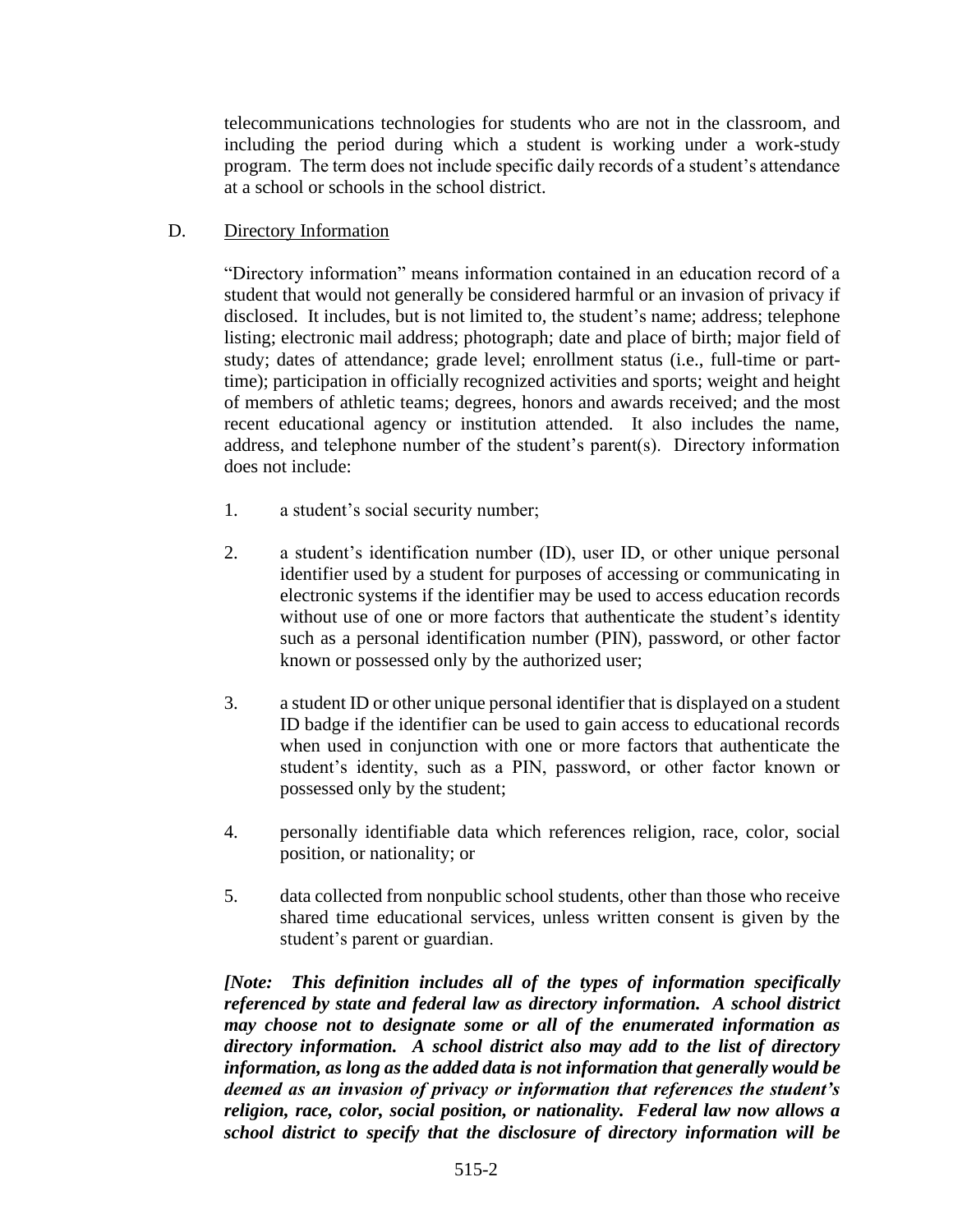*limited to specific parties, for specific purposes, or both. The identity of those parties and/or purposes should be identified. To the extent a school district adds these restrictions, it must then limit its directory information disclosures to those individuals and/or purposes specified in this public notice. Procedures to address how these restrictions will be enforced by the school district are advised. Designation of directory information is an important policy decision for the local school board who must balance not only the privacy interests of the student against public disclosure but also the additional administrative requirements such restrictions on disclosures will place on the school district.]*

#### E. Education Records

- 1. What constitutes "education records." Education records means those records that are: (1) directly related to a student; and (2) maintained by the school district or by a party acting for the school district.
- 2. What does not constitute education records. The term "education records" does not include:
	- a. Records of instructional personnel that are:
		- (1) kept in the sole possession of the maker of the record;
		- (2) used only as a personal memory aid;(3) not accessible or revealed to any other individual except a temporary substitute teacher; and
		- (4) destroyed at the end of the school year.
	- b. Records of a law enforcement unit of the school district, provided education records maintained by the school district are not disclosed to the unit, and the law enforcement records are:
		- (1) maintained separately from education records;
		- (2) maintained solely for law enforcement purposes; and
		- (3) disclosed only to law enforcement officials of the same jurisdiction.
	- c. Records relating to an individual, including a student, who is employed by the school district which:
		- (1) are made and maintained in the normal course of business;
		- (2) relate exclusively to the individual in that individual's capacity as an employee; and
		- (3) are not available for use for any other purpose.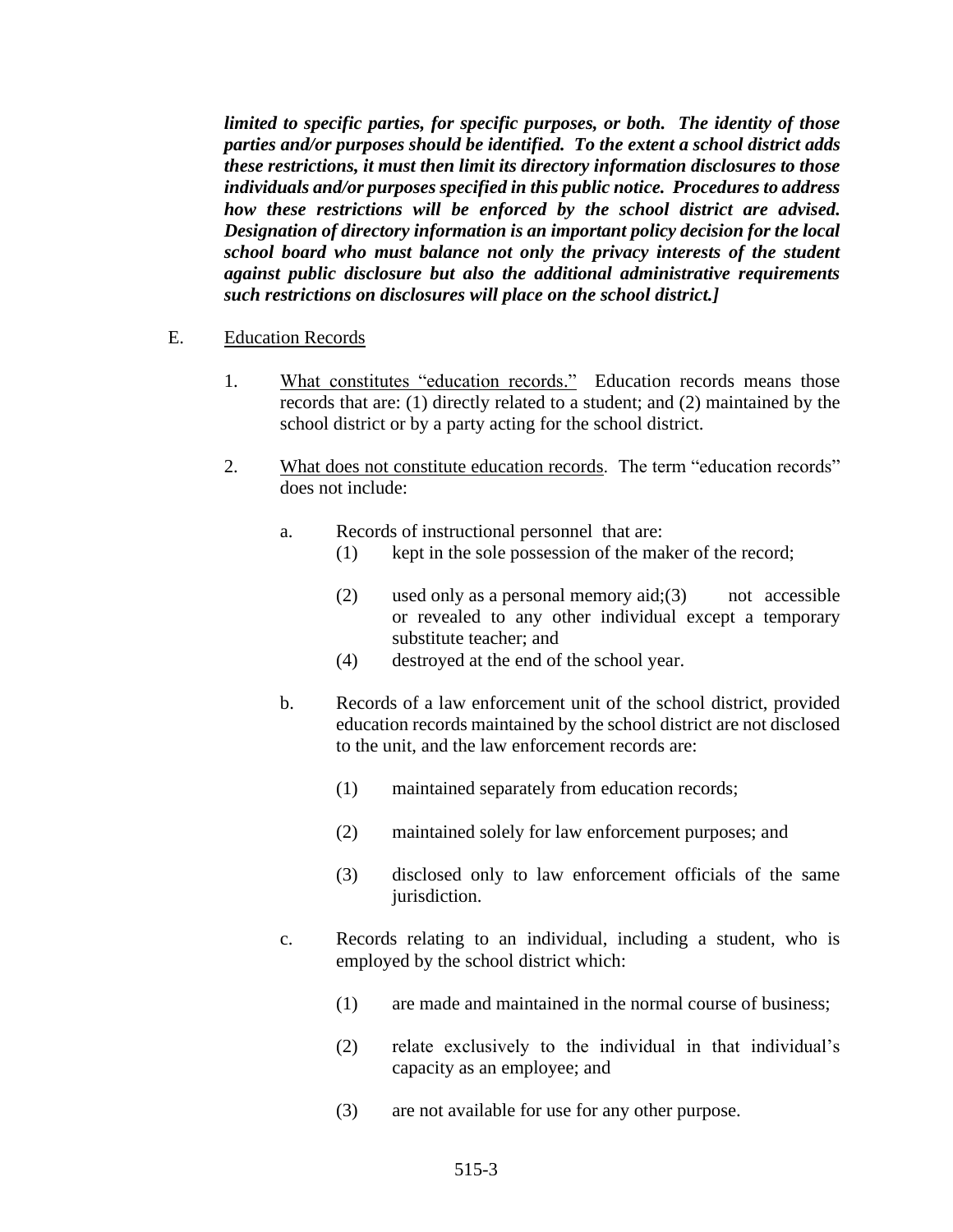However, records relating to an individual in attendance at the school district who is employed as a result of his or her status as a student are education records.

- d. Records relating to an eligible student, or a student attending an institution of post-secondary education, that are:
	- (1) made or maintained by a physician, psychiatrist, psychologist, or other recognized professional or paraprofessional acting in his or her professional or paraprofessional capacity or assisting in that capacity;
	- (2) made, maintained, or used only in connection with the provision of treatment to the student; and
	- (3) disclosed only to individuals providing the treatment; provided that the records can be personally reviewed by a physician or other appropriate professional of the student's choice. For the purpose of this definition, "treatment" does not include remedial educational activities or activities that are a part of the program of instruction within the school district.
- e. Records created or received by the school district after an individual is no longer a student at the school district and that are not directly related to the individual's attendance as a student.
- f. Grades on peer-related papers before the papers are collected and recorded by a teacher.

# F. Eligible Student

"Eligible student" means a student who has attained eighteen (18) years of age or is attending an institution of post-secondary education.

G. Juvenile Justice System "Juvenile justice system" includes criminal justice agencies and the judiciary when involved in juvenile justice activities.

### H. Legitimate Educational Interest

"Legitimate educational interest" includes an interest directly related to classroom instruction, teaching, student achievement and progress, discipline of a student, student health and welfare, and the ability to respond to a request for education data. It includes a person's need to know in order to:

1. Perform an administrative task required in the school or employee's contract or position description approved by the school board;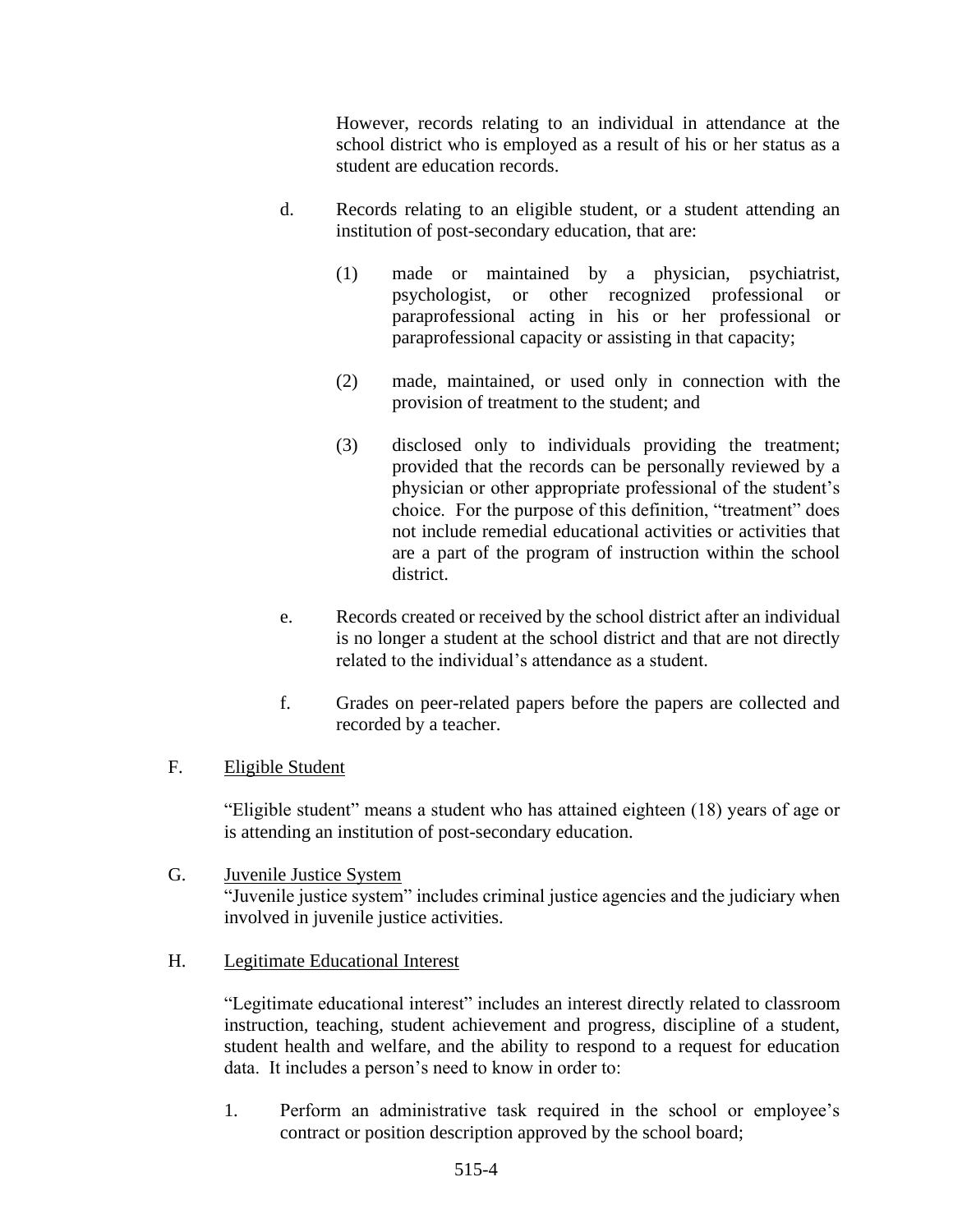- 2. Perform a supervisory or instructional task directly related to the student's education;
- 3. Perform a service or benefit for the student or the student's family such as health care, counseling, student job placement, or student financial aid; or
- 4. Perform a task directly related to responding to a request for data.
- I. Parent

"Parent" means a parent of a student and includes a natural parent, a guardian, or an individual acting as a parent of the student in the absence of a parent or guardian. The school district may presume the parent has the authority to exercise the rights provided herein, unless it has been provided with evidence that there is a state law or court order governing such matters as marriage dissolution, separation or child custody, or a legally binding instrument which provides to the contrary.

# J. Personally Identifiable

"Personally identifiable" means that the data or information includes, but is not limited to: (a) a student's name; (b) the name of the student's parent or other family member; (c) the address of the student or student's family; (d) a personal identifier such as the student's social security number or student number or biometric record; (e) other indirect identifiers, such as the student's date of birth, place of birth, and mother's maiden name; (f) other information that, alone or in combination, is linked or linkable to a specific student that would allow a reasonable person in the school community, who does not have personal knowledge of the relevant circumstances, to identify the student with reasonable certainty; or (g) information requested by a person who the school district reasonably believes knows the identity of the student to whom the education record relates.

# K. Record

"Record" means any information or data recorded in any way including, but not limited to, handwriting, print, computer media, video or audio tape, film, microfilm, and microfiche.

# L. Responsible Authority

"Responsible authority" means *[designate title and actual name of individual]*.

# M. Student

"Student" includes any individual who is or has been in attendance, enrolled, or registered at the school district and regarding whom the school district maintains education records. Student also includes applicants for enrollment or registration at the school district and individuals who receive shared time educational services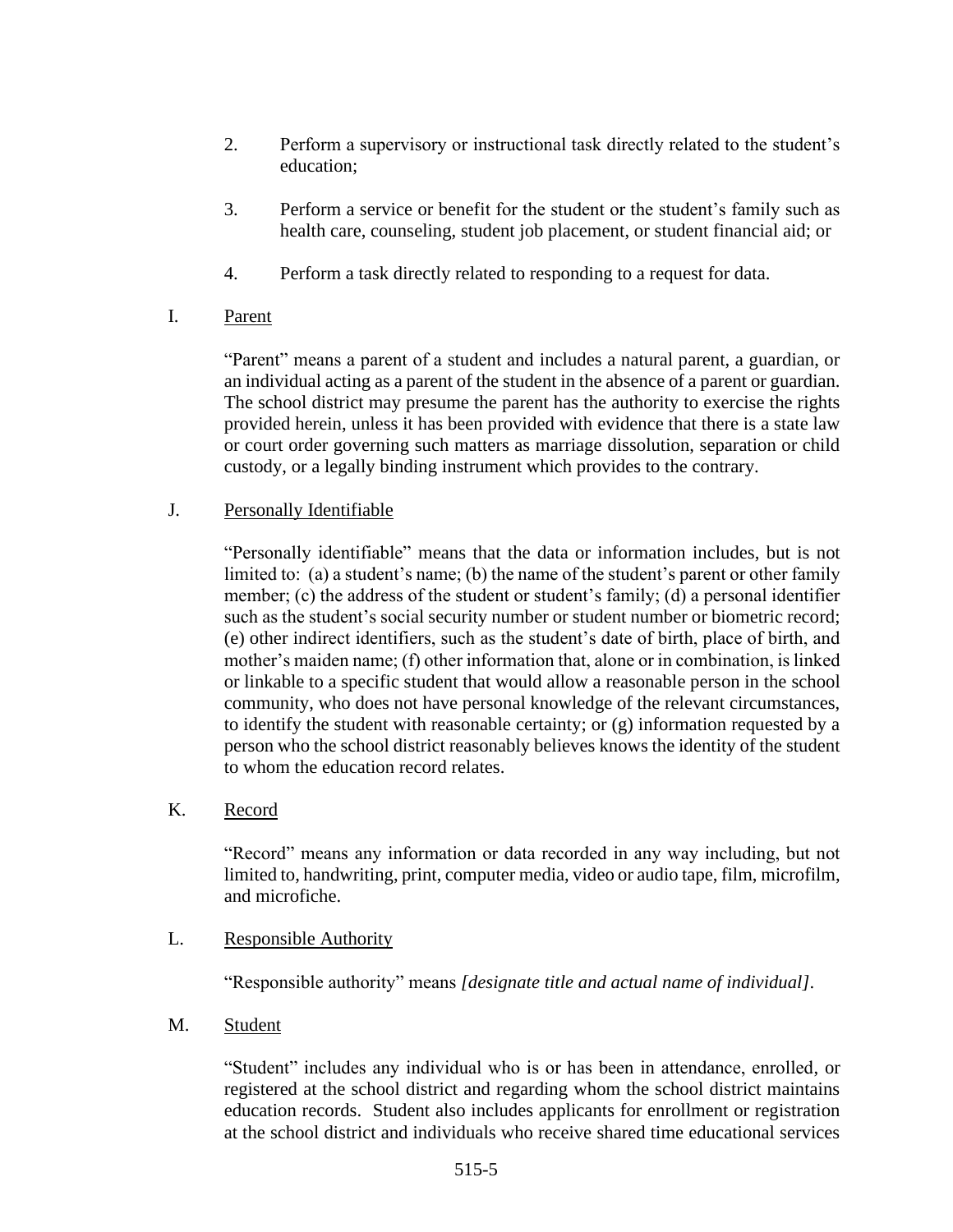from the school district.

## N. School Official

"School official" includes: (a) a person duly elected to the school board; (b) a person employed by the school board in an administrative, supervisory, instructional, or other professional position; (c) a person employed by the school board as a temporary substitute in a professional position for the period of his or her performance as a substitute; and (d) a person employed by, or under contract to, the school board to perform a special task such as a secretary, a clerk, a public information officer or data practices compliance official, an attorney, or an auditor for the period of his or her performance as an employee or contractor.

*[Note: School districts may wish to reference police liaison officers in the definition of a "school official." Depending on the circumstances of the relationship, this may be added in subpart (d) of the definition or in a new subpart (e). Caution should be used to ensure that police liaison officers are considered "school officials" only when performing duties as a police liaison officer and that they are trained as to their obligations pursuant to this policy. Consultation with the school district's legal counsel is recommended.]*

## O. Summary Data

"Summary data" means statistical records and reports derived from data on individuals but in which individuals are not identified and from which neither their identities nor any other characteristic that could uniquely identify the individual is ascertainable.

### P. Other Terms and Phrases

All other terms and phrases shall be defined in accordance with applicable state and federal law or ordinary customary usage.

# **IV. GENERAL CLASSIFICATION**

State law provides that all data collected, created, received, or maintained by a school district are public unless classified by state or federal law as not public or private or confidential. State law classifies all data on individuals maintained by a school district which relates to a student as private data on individuals. This data may not be disclosed to parties other than the parent or eligible student without consent, except pursuant to a valid court order, certain state statutes authorizing access, and the provisions of FERPA and the regulations promulgated thereunder.

### **V. STATEMENT OF RIGHTS**

### A. Rights of Parents and Eligible Students

Parents and eligible students have the following rights under this policy: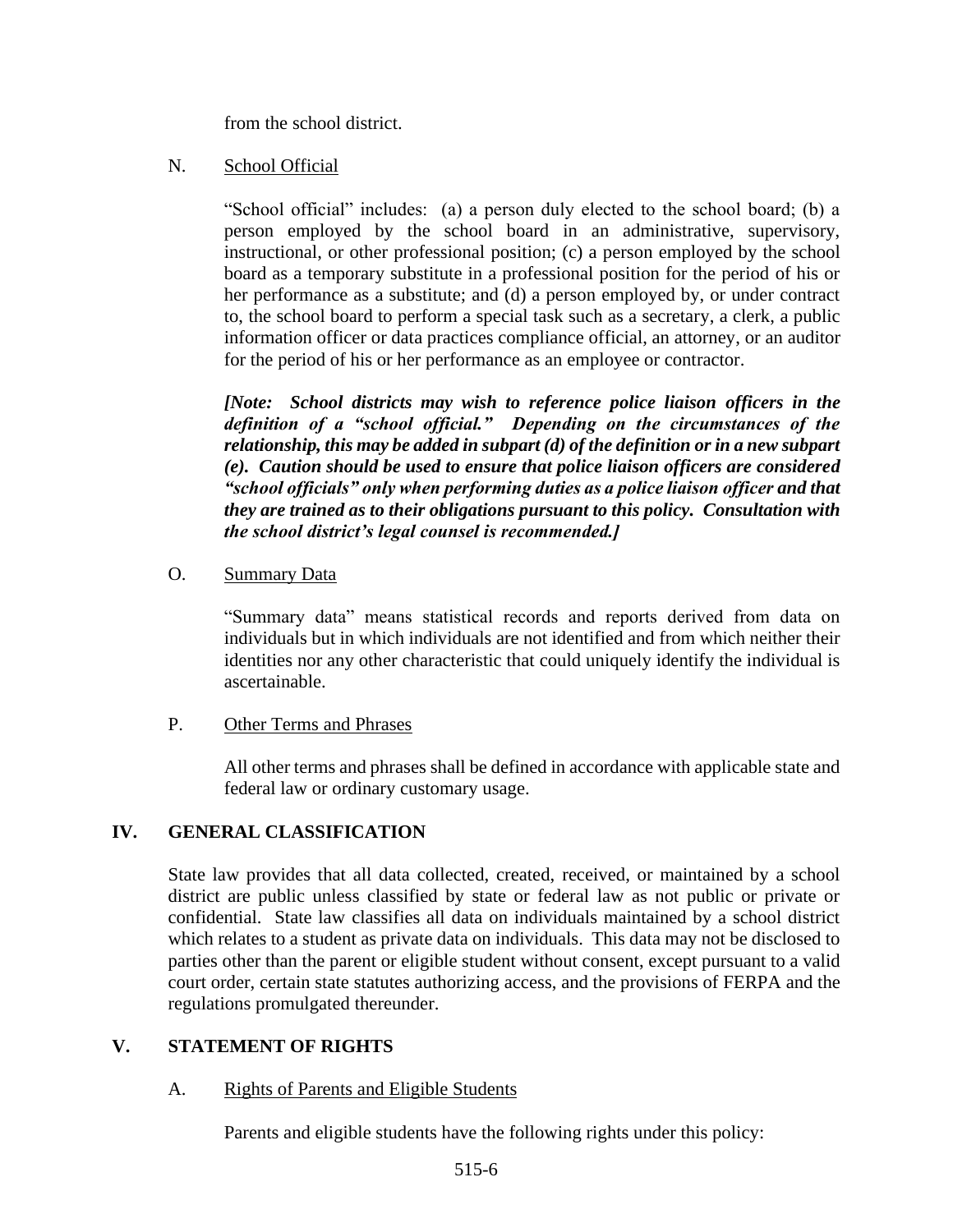- 1. The right to inspect and review the student's education records;
- 2. The right to request the amendment of the student's education records to ensure that they are not inaccurate, misleading, or otherwise in violation of the student's privacy or other rights;
- 3. The right to consent to disclosures of personally identifiable information contained in the student's education records, except to the extent that such consent is not required for disclosure pursuant to this policy, state or federal law, or the regulations promulgated thereunder;
- 4. The right to refuse release of names, addresses, and home telephone numbers of students in grades 11 and 12 to military recruiting officers and post-secondary educational institutions;
- 5. The right to file a complaint with the U.S. Department of Education concerning alleged failures by the school district to comply with the federal law and the regulations promulgated thereunder;
- 6. The right to be informed about rights under the federal law; and
- 7. The right to obtain a copy of this policy at the location set forth in Section XXI. of this policy.

# B. Eligible Students

All rights and protections given to parents under this policy transfer to the student when he or she reaches eighteen (18) years of age or enrolls in an institution of post-secondary education. The student then becomes an "eligible student." However, the parents of an eligible student who is also a "dependent student" are entitled to gain access to the education records of such student without first obtaining the consent of the student. In addition, parents of an eligible student may be given access to education records in connection with a health or safety emergency if the disclosure meets the conditions of any provision set forth in 34 C.F.R. § 99.31(a).

# C. Students with a Disability

The school district shall follow 34 C.F.R. §§ 300.610-300.617 with regard to the privacy, notice, access, record keeping and accuracy of information related to students with a disability.

# **VI. DISCLOSURE OF EDUCATION RECORDS**

- A. Consent Required for Disclosure
	- 1. The school district shall obtain a signed and dated written informed consent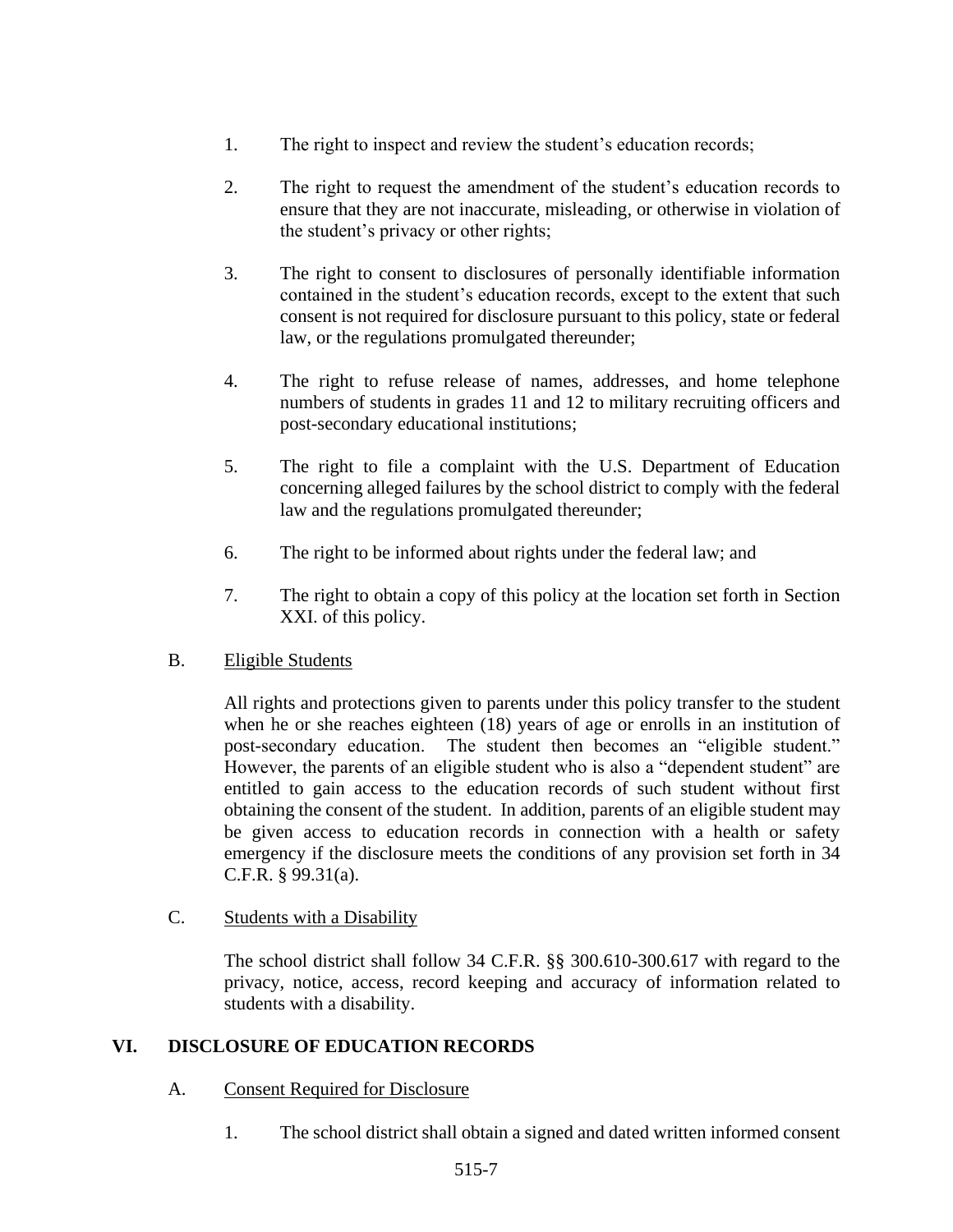of the parent of a student or the eligible student before disclosing personally identifiable information from the education records of the student, except as provided herein.

- 2. The written consent required by this subdivision must be signed and dated by the parent of the student or the eligible student giving the consent and shall include:
	- a. a specification of the records to be disclosed;
	- b. the purpose or purposes of the disclosure;
	- c. the party or class of parties to whom the disclosure may be made;
	- d. the consequences of giving informed consent; and
	- e. if appropriate, a termination date for the consent.
- 3. When a disclosure is made under this subdivision:
	- a. if the parent or eligible student so requests, the school district shall provide him or her with a copy of the records disclosed; and
	- b. if the parent of a student who is not an eligible student so requests, the school district shall provide the student with a copy of the records disclosed.
- 4. A signed and dated written consent may include a record and signature in electronic form that:
	- a. identifies and authenticates a particular person as the source of the electronic consent; and
	- b. indicates such person's approval of the information contained in the electronic consent.
- 5. If the responsible authority seeks an individual's informed consent to the release of private data to an insurer or the authorized representative of an insurer, informed consent shall not be deemed to have been given unless the statement is:
	- a. in plain language;
	- b. dated;
	- c. specific in designating the particular persons or agencies the data subject is authorizing to disclose information about the data subject;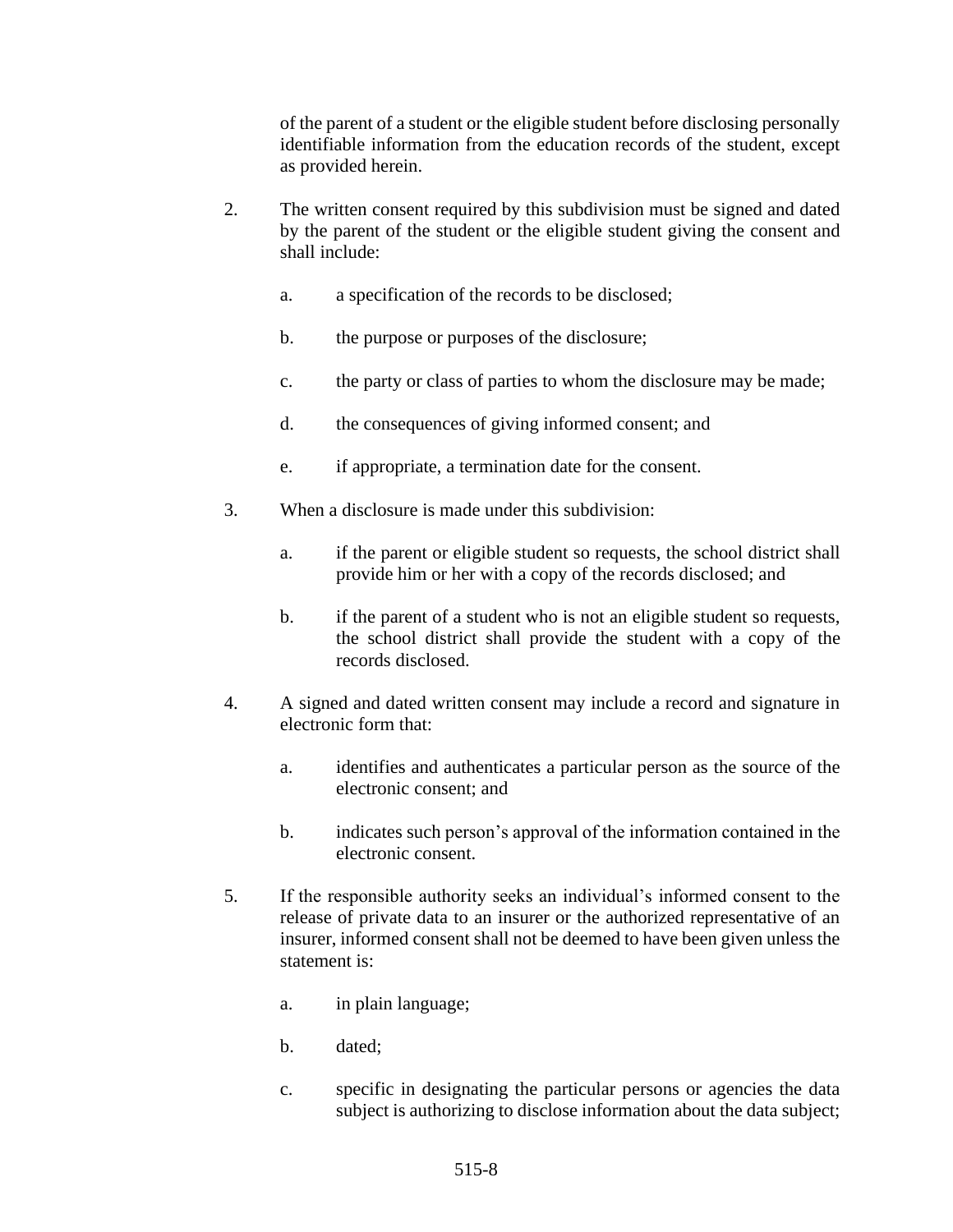- d. specific as to the nature of the information the subject is authorizing to be disclosed;
- e. specific as to the persons or agencies to whom the subject is authorizing information to be disclosed;
- f. specific as to the purpose or purposes for which the information may be used by any of the parties named in Clause e. above, both at the time of the disclosure and at any time in the future; and
- g. specific as to its expiration date which should be within a reasonable time, not to exceed one year except in the case of authorizations given in connection with applications for: (i) life insurance or noncancellable or guaranteed renewable health insurance and identified as such, two years after the date of the policy, or (ii) medical assistance under Minnesota Statutes Chapter 256B or Minnesota Care under Minnesota Statutes Chapter 256L, which shall be ongoing during all terms of eligibility, for individualized education program health-related services provided by a school district that are subject to third party reimbursement.

## 6. Eligible Student Consent

Whenever a student has attained eighteen (18) years of age or is attending an institution of post-secondary education, the rights accorded to and the consent required of the parent of the student shall thereafter only be accorded to and required of the eligible student, except as provided in Section V. of this policy.

### B. Prior Consent for Disclosure Not Required

The school district may disclose personally identifiable information from the education records of a student without the written consent of the parent of the student or the eligible student unless otherwise provided herein, if the disclosure is:

- 1. To other school officials, including teachers, within the school district whom the school district determines have a legitimate educational interest in such records;
- 2. To a contractor, consultant, volunteer, or other party to whom the school district has outsourced institutional services or functions provided that the outside party:
	- a. performs an institutional service or function for which the school district would otherwise use employees;
	- b. is under the direct control of the school district with respect to the use and maintenance of education records; and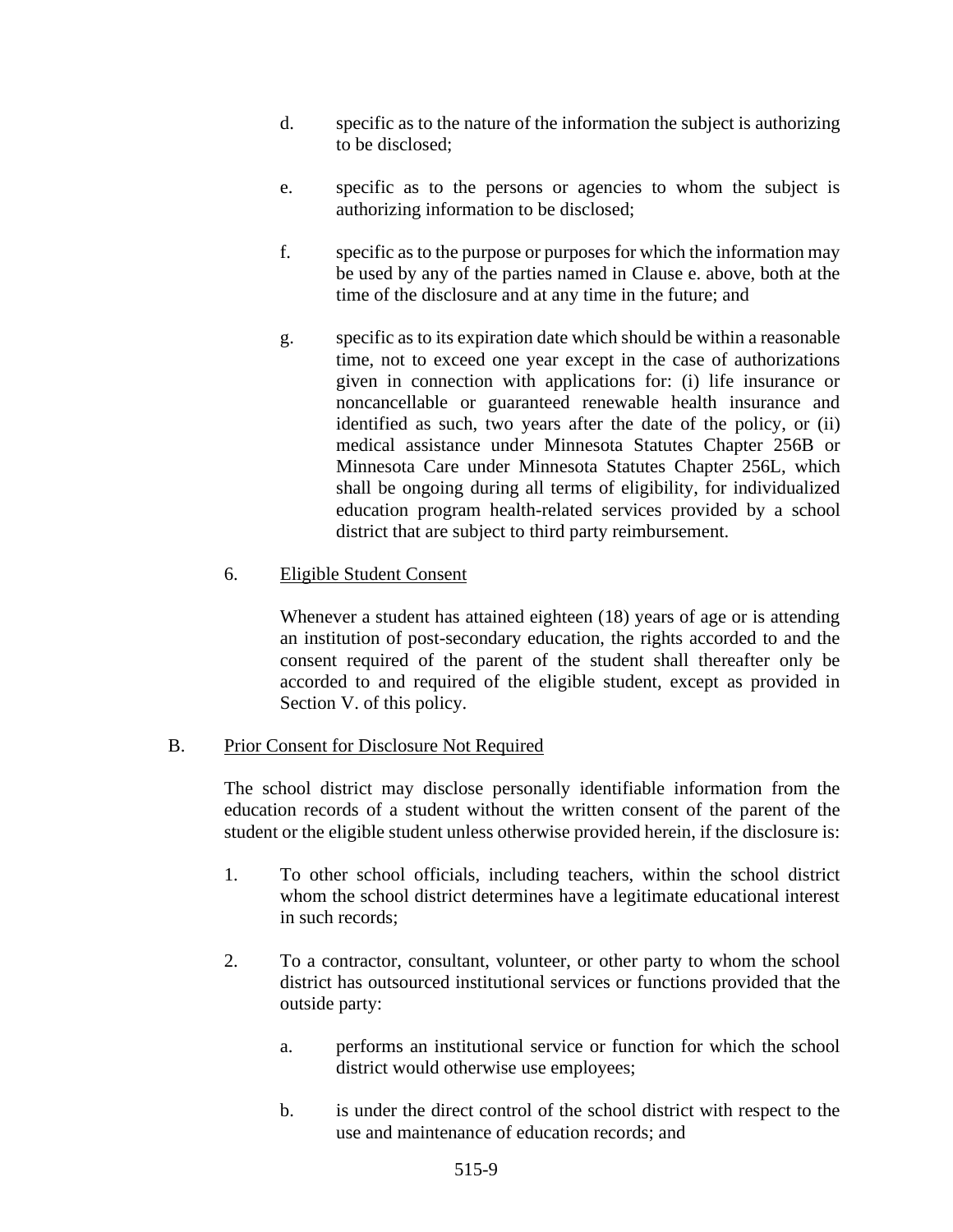- c. will not disclose the information to any other party without the prior consent of the parent or eligible student and uses the information only for the purposes for which the disclosure was made;
- 3. To officials of other schools, school districts, or post-secondary educational institutions in which the student seeks or intends to enroll, or is already enrolled, as long as the disclosure is for purposes related to the student's enrollment or transfer. The records shall include information about disciplinary action taken as a result of any incident in which the student possessed or used a dangerous weapon, and with proper annual notice (see Section XIX.), suspension and expulsion information pursuant to section 7917 of the federal Every Student Succeeds Act, 20 U.S.C. § 7917, *[insert the following if the school district has a policy regarding Staff Notification of Violent Behavior by Students]* and, if applicable, data regarding a student's history of violent behavior. The records also shall include a copy of any probable cause notice or any disposition or court order under Minnesota. Statutes section 260B.171, unless the data are required to be destroyed under Minnesota Statutes section 120A.22, subdivision 7(c) or section 121A.75. On request, the school district will provide the parent or eligible student with a copy of the education records that have been transferred and provide an opportunity for a hearing to challenge the content of those records in accordance with Section XV. of this policy;
- 4. To authorized representatives of the Comptroller General of the United States, the Attorney General of the United States, the Secretary of the U.S. Department of Education, or the Commissioner of the State Department of Education or his or her representative, subject to the conditions relative to such disclosure provided under federal law;
- 5. In connection with financial aid for which a student has applied or has received, if the information is necessary for such purposes as to:
	- a. determine eligibility for the aid;
	- b. determine the amount of the aid;
	- c. determine conditions for the aid; or
	- d. enforce the terms and conditions of the aid.

"Financial aid" for purposes of this provision means a payment of funds provided to an individual or a payment in kind of tangible or intangible property to the individual that is conditioned on the individual's attendance at an educational agency or institution;

6. To state and local officials or authorities to whom such information is specifically allowed to be reported or disclosed pursuant to state statute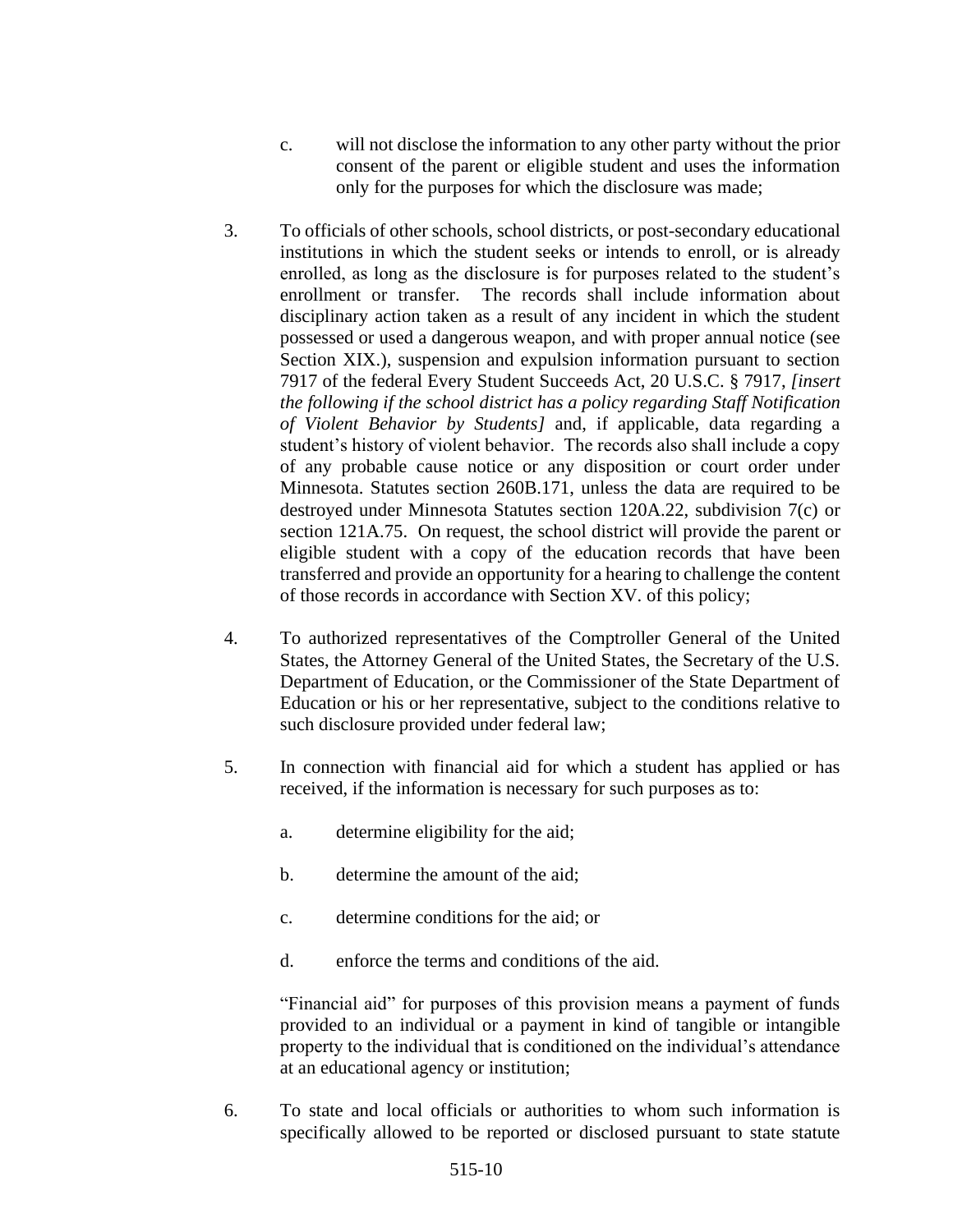adopted:

- a. before November 19, 1974, if the allowed reporting or disclosure concerns the juvenile justice system and such system's ability to effectively serve the student whose records are released; or
- b. after November 19, 1974, if the reporting or disclosure allowed by state statute concerns the juvenile justice system and the system's ability to effectively serve, prior to adjudication, the student whose records are released, provided the officials and authorities to whom the records are disclosed certify in writing to the school district that the data will not be disclosed to any other party, except as provided by state law, without the prior written consent of the parent of the student. At a minimum, the school district shall disclose the following information to the juvenile justice system under this paragraph: a student's full name, home address, telephone number, and date of birth; a student's school schedule, attendance record, and photographs, if any; and parents' names, home addresses, and telephone numbers;
- 7. To organizations conducting studies for or on behalf of educational agencies or institutions for the purpose of developing, validating, or administering predictive tests, administering student aid programs, or improving instruction; provided that the studies are conducted in a manner which does not permit the personal identification of parents or students by individuals other than representatives of the organization who have a legitimate interest in the information, the information is destroyed when no longer needed for the purposes for which the study was conducted, and the school district enters into a written agreement with the organization that: (a) specifies the purpose, scope, and duration of the study or studies and the information to be disclosed; (b) requires the organization to use personally identifiable information from education records only to meet the purpose or purposes of the study as stated in the written agreement; (c) requires the organization to conduct the study in a manner that does not permit personal identification of parents and students by anyone other than representatives of the organization with legitimate interests; and (d) requires the organization to destroy all personally identifiable information when information is no longer needed for the purposes for which the study was conducted and specifies the time period in which the information must be destroyed. For purposes of this provision, the term, "organizations," includes, but is not limited to, federal, state, and local agencies and independent organizations. In the event the Department of Education determines that a third party outside of the school district to whom information is disclosed violates this provision, the school district may not allow that third party access to personally identifiable information from education records for at least five (5) years;
- 8. To accrediting organizations in order to carry out their accrediting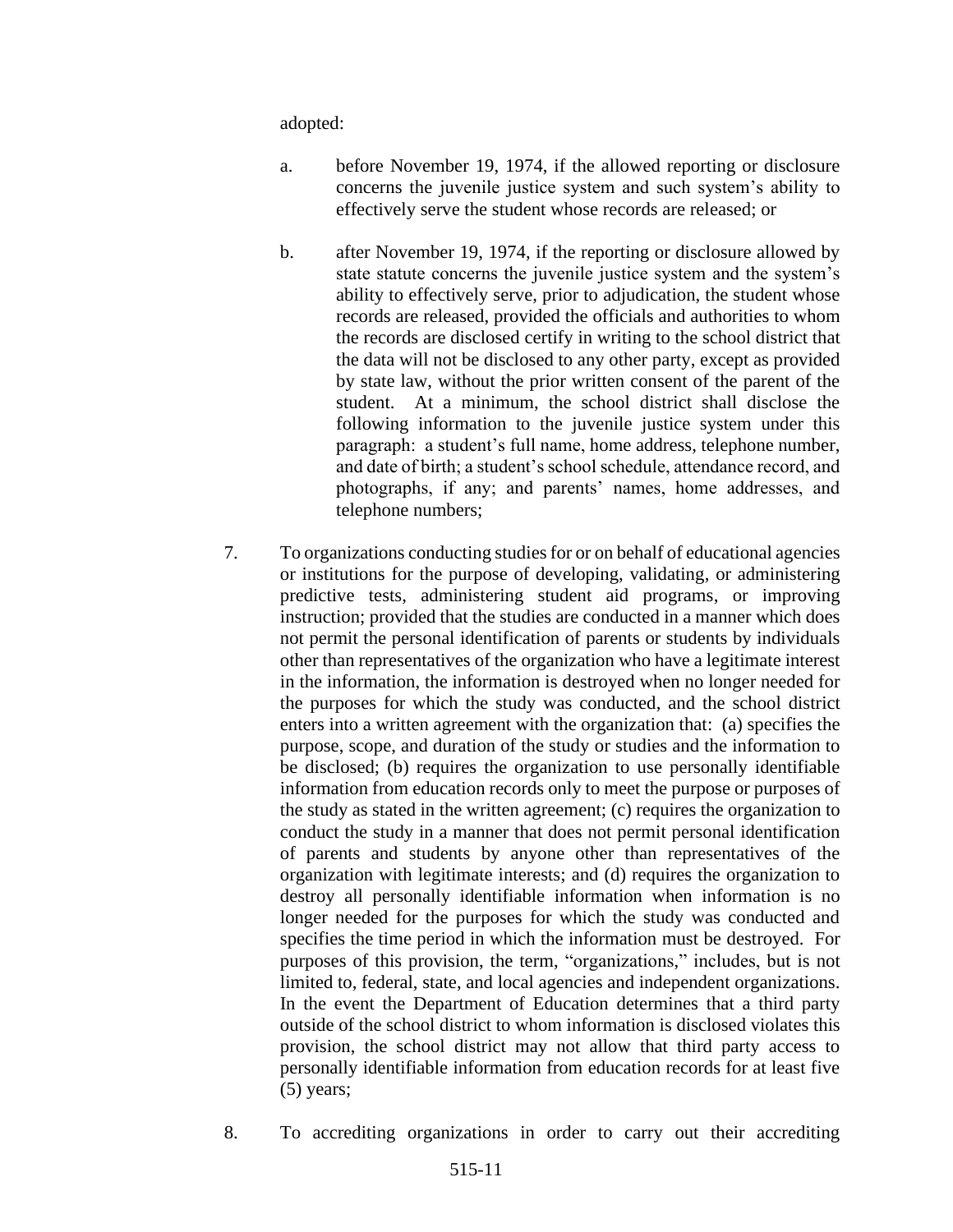functions;

- 9. To parents of a student eighteen (18) years of age or older if the student is a dependent of the parents for income tax purposes;
- 10. To comply with a judicial order or lawfully issued subpoena, provided, however, that the school district makes a reasonable effort to notify the parent or eligible student of the order or subpoena in advance of compliance therewith so that the parent or eligible student may seek protective action, unless the disclosure is in compliance with a federal grand jury subpoena, or any other subpoena issued for law enforcement purposes, and the court or other issuing agency has ordered that the existence or the contents of the subpoena or the information furnished in response to the subpoena not be disclosed, or the disclosure is in compliance with an ex parte court order obtained by the United States Attorney General (or designee not lower than an Assistant Attorney General) concerning investigations or prosecutions of an offense listed in 18 U.S.C. §  $2332b(g)(5)(B)$ , an act of domestic or international terrorism as defined in 18 U.S.C. § 2331, or a parent is a party to a court proceeding involving child abuse and neglect or dependency matters, and the order is issued in the context of the proceeding. If the school district initiates legal action against a parent or student, it may disclose to the court, without a court order or subpoena, the education records of the student that are relevant for the school district to proceed with the legal action as a plaintiff. Also, if a parent or eligible student initiates a legal action against the school district, the school district may disclose to the court, without a court order or subpoena, the student's education records that are relevant for the school district to defend itself;
- 11. To appropriate parties, including parents of an eligible student, in connection with an emergency if knowledge of the information is necessary to protect the health, including the mental health, or safety of the student or other individuals. The decision is to be based upon information available at the time the threat occurs that indicates that there is an articulable and significant threat to the health or safety of a student or other individuals. In making a determination whether to disclose information under this section, the school district may take into account the totality of the circumstances pertaining to a threat and may disclose information from education records to any person whose knowledge of the information is necessary to protect the health or safety of the student or other students. A record of this disclosure must be maintained pursuant to Section XIII.E. of this policy. In addition, an educational agency or institution may include in the education records of a student appropriate information concerning disciplinary action taken against the student for conduct that posed a significant risk to the safety or well-being of that student, other students, or other members of the school community. This information may be disclosed to teachers and school officials within the school district and/or teachers and school officials in other schools who have legitimate educational interests in the behavior of the student;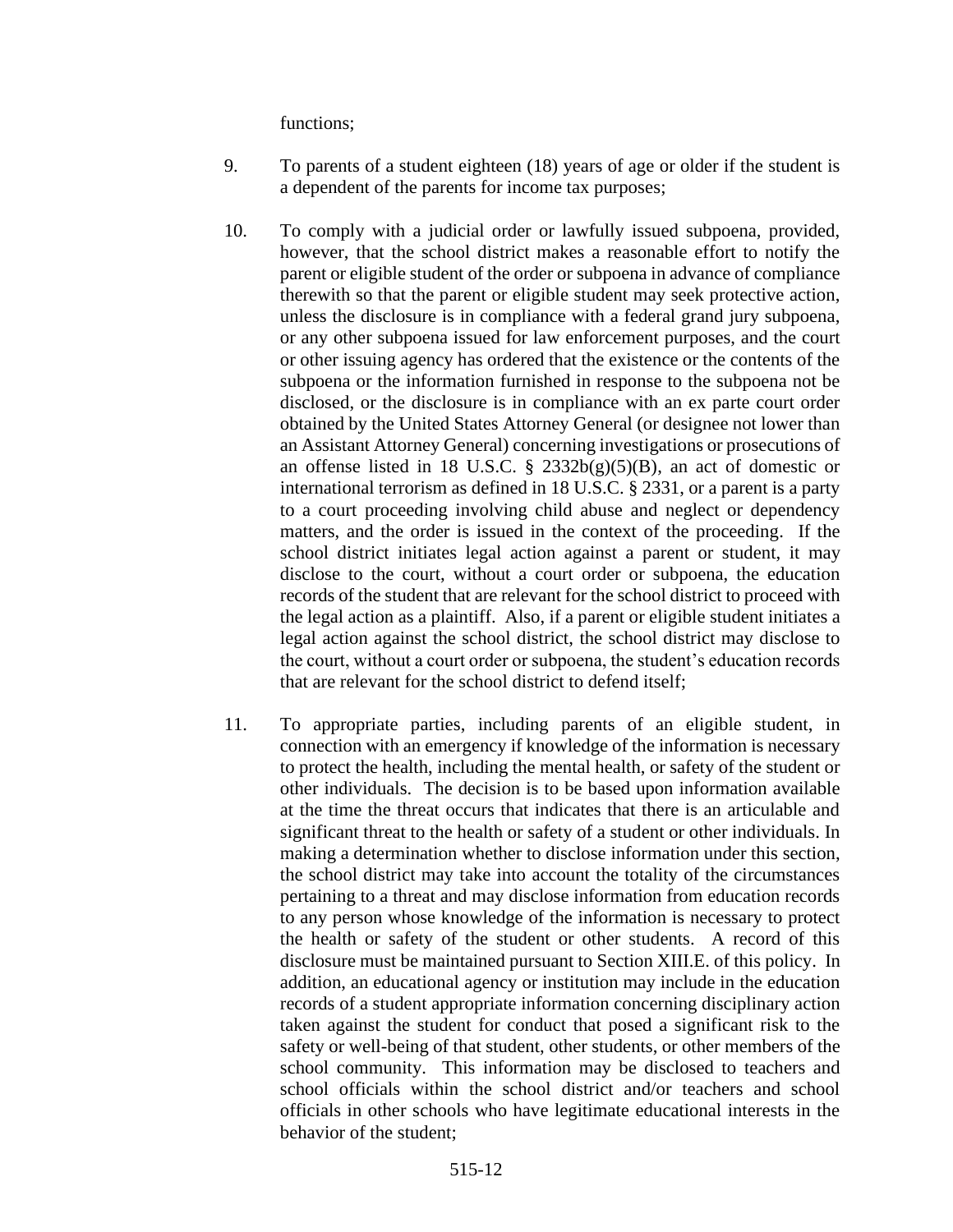- 12. To the juvenile justice system if information about the behavior of a student who poses a risk of harm is reasonably necessary to protect the health or safety of the student or other individuals;
- 13. Information the school district has designated as "directory information" pursuant to Section VII. of this policy;
- 14. To military recruiting officers and post-secondary educational institutions pursuant to Section XI. of this policy;
- 15. To the parent of a student who is not an eligible student or to the student himself or herself;
- 16. To appropriate health authorities to the extent necessary to administer immunization programs and for bona fide epidemiologic investigations which the commissioner of health determines are necessary to prevent disease or disability to individuals in the public educational agency or institution in which the investigation is being conducted;
- 17. To volunteers who are determined to have a legitimate educational interest in the data and who are conducting activities and events sponsored by or endorsed by the educational agency or institution for students or former students;
- 18. To the juvenile justice system, on written request that certifies that the information will not be disclosed to any other person except as authorized by law without the written consent of the parent of the student:
	- a. the following information about a student must be disclosed: a student's full name, home address, telephone number, date of birth; a student's school schedule, daily attendance record, and photographs, if any; and any parents' names, home addresses, and telephone numbers;
	- b. the existence of the following information about a student, not the actual data or other information contained in the student's education record, may be disclosed provided that a request for access must be submitted on the statutory form and it must contain an explanation of why access to the information is necessary to serve the student: (1) use of a controlled substance, alcohol, or tobacco; (2) assaultive or threatening conduct that could result in dismissal from school under the Pupil Fair Dismissal Act; (3) possession or use of weapons or look-alike weapons; (4) theft; or (5) vandalism or other damage to property. Prior to releasing this information, the principal or chief administrative officer of a school who receives such a request must, to the extent permitted by federal law, notify the student's parent or guardian by certified mail of the request to disclose information. If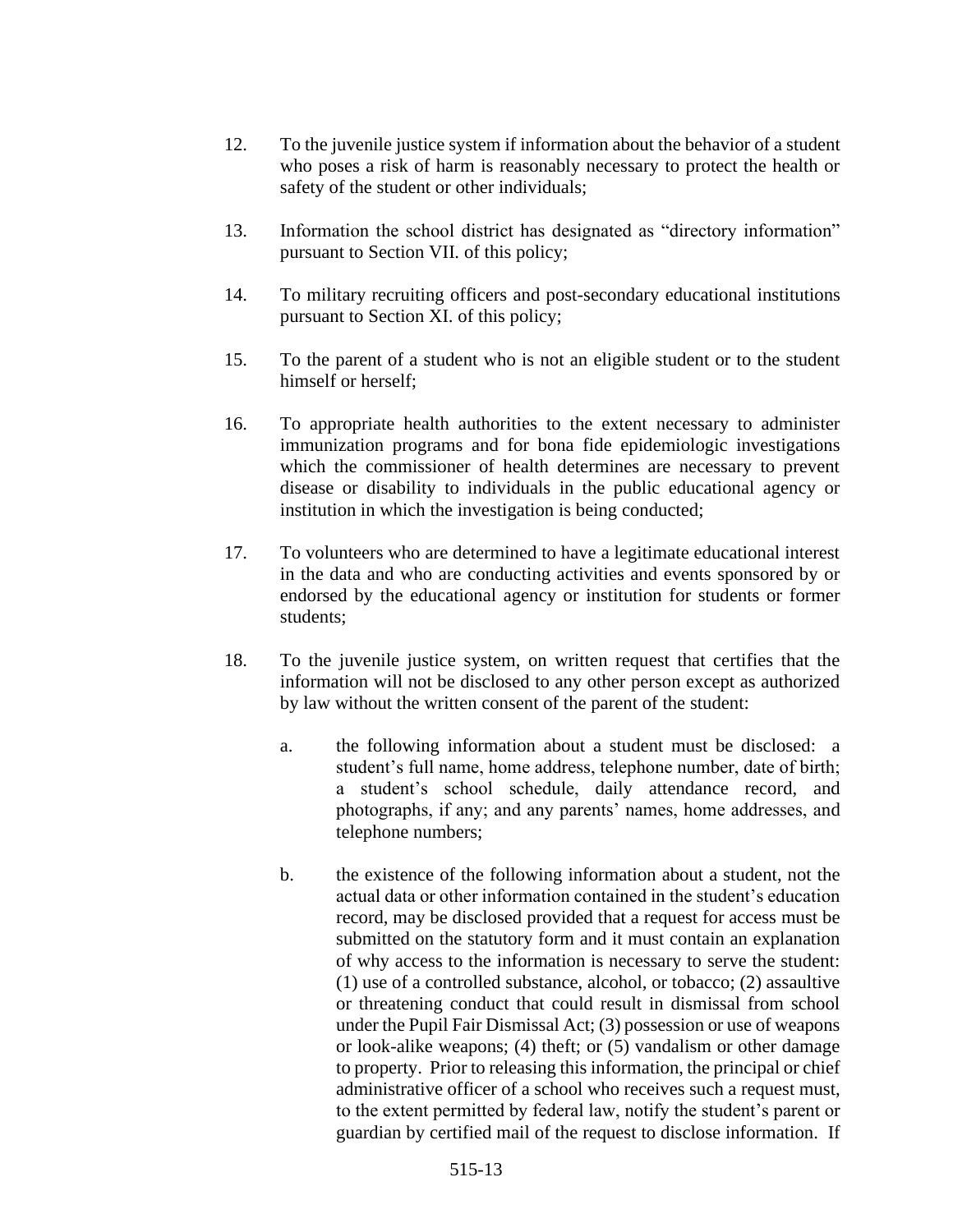the student's parent or guardian notifies the school official of an objection to the disclosure within ten (10) days of receiving certified notice, the school official must not disclose the information and instead must inform the requesting member of the juvenile justice system of the objection. If no objection from the parent or guardian is received within fourteen (14) days, the school official must respond to the request for information.

The written requests of the juvenile justice system member(s), as well as a record of any release, must be maintained in the student's file;

- 19. To the principal where the student attends and to any counselor directly supervising or reporting on the behavior or progress of the student if it is information from a disposition order received by a superintendent under Minnesota Statutes section 260B.171, subdivision 3. The principal must notify the counselor immediately and must place the disposition order in the student's permanent education record. The principal also must notify immediately any teacher or administrator who directly supervises or reports on the behavior or progress of the student whom the principal believes needs the information to work with the student in an appropriate manner, to avoid being needlessly vulnerable, or to protect other persons from needless vulnerability. The principal may also notify other school district employees, substitutes, and volunteers who are in direct contact with the student if the principal determines that these individual need the information to work with the student in an appropriate manner, to avoid being needlessly vulnerable, or to protect other persons from needless vulnerability. Such notices from the principal must identify the student, outline the offense, and describe any conditions of probation about which the school must provide information if this information is provided in the disposition order. Disposition order information received is private educational data received for the limited purpose of serving the educational needs of the student and protecting students and staff. The information may not be further disseminated by the counselor, teacher, administrator, staff member, substitute, or volunteer except as necessary to serve the student, to protect students and staff, or as otherwise required by law, and only to the student or the student's parent or guardian;
- 20. To the principal where the student attends if it is information from a peace officer's record of children received by a superintendent under Minnesota Statutes section 260B.171, subdivision 5. The principal must place the information in the student's education record. The principal also must notify immediately any teacher, counselor, or administrator directly supervising the student whom the principal believes needs the information to work with the student in an appropriate manner, to avoid being needlessly vulnerable, or to protect other persons from needless vulnerability. The principal may also notify other district employees, substitutes, and volunteers who are in direct contact with the student if the principal determines that these individuals need the information to work with the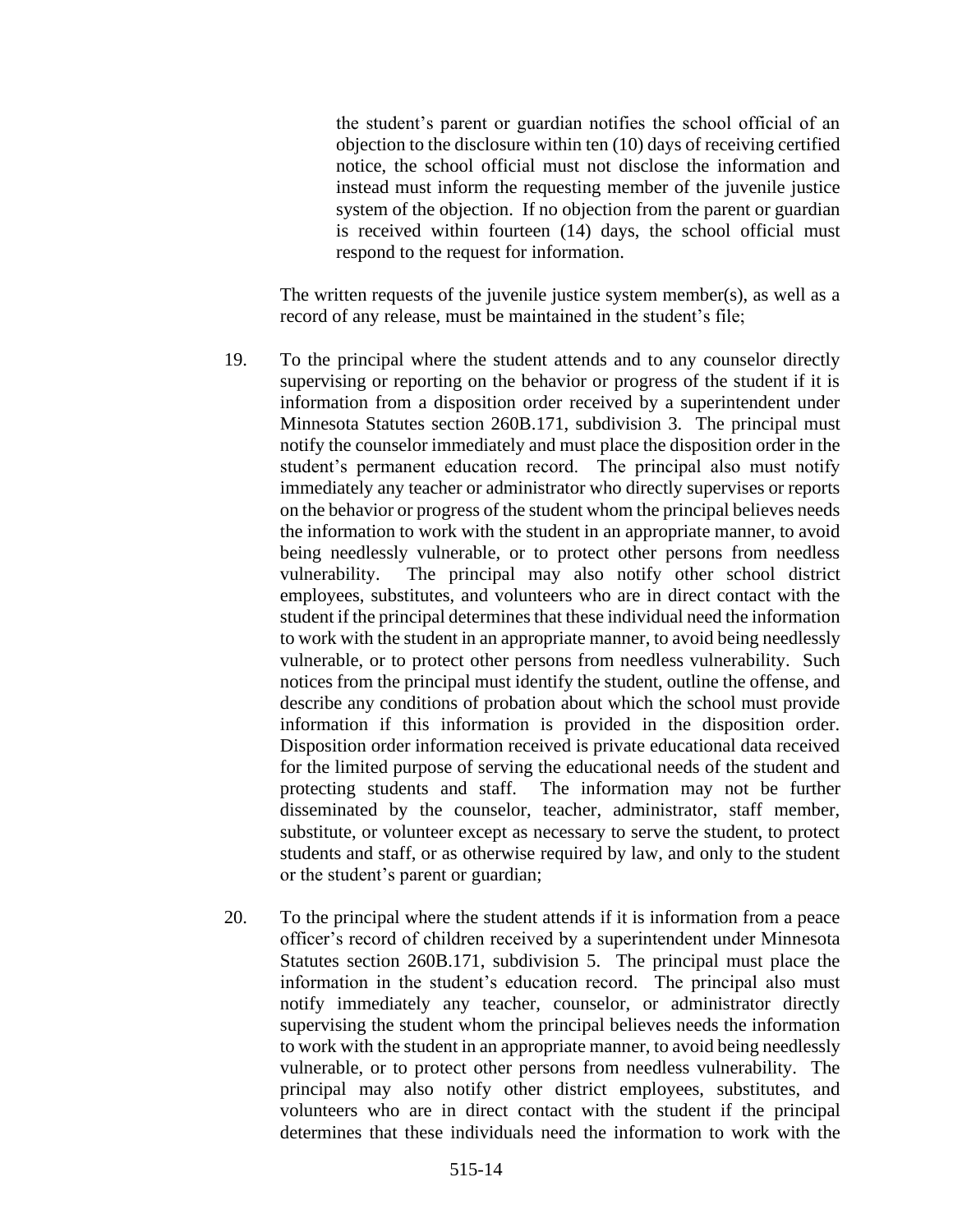student in an appropriate manner, to avoid being needlessly vulnerable, or to protect other persons from needless vulnerability. Such notices from the principal must identify the student and describe the alleged offense if this information is provided in the peace officer's notice. Peace officer's record information received is private educational data received for the limited purpose of serving the educational needs of the student and protecting students and staff. The information must not be further disseminated by the counselor, teacher administrator, staff member, substitute, or volunteer except to communicate with the student or the student's parent or guardian as necessary to serve the student, to protect students and staff, or as otherwise required by law.

The principal must delete the peace officer's record from the student's education record, destroy the data, and make reasonable efforts to notify any teacher, counselor, staff member, administrator, substitute, or volunteer who received information from the peace officer's record if the county attorney determines not to proceed with a petition or directs the student into a diversion or mediation program or if a juvenile court makes a decision on a petition and the county attorney or juvenile court notifies the superintendent of such action;

- 21. To the Secretary of Agriculture, or authorized representative from the Food and Nutrition Service or contractors acting on behalf of the Food and Nutrition Service, for the purposes of conducting program monitoring, evaluations, and performance measurements of state and local educational and other agencies and institutions receiving funding or providing benefits of one or more programs authorized under the National School Lunch Act or the Child Nutrition Act of 1966 for which the results will be reported in an aggregate form that does not identify any individual, on the conditions that: (a) any data collected shall be protected in a manner that will not permit the personal identification of students and their parents by other than the authorized representatives of the Secretary; and (b) any personally identifiable data shall be destroyed when the data are no longer needed for program monitoring, evaluations, and performance measurements; or
- 22. To an agency caseworker or other representative of a State or local child welfare agency, or tribal organization (as defined in 25 U.S.C. § 5304), who has the right to access a student's case plan, as defined and determined by the State or tribal organization, when such agency or organization is legally responsible, in accordance with State or tribal law, for the care and protection of the student, provided that the education records, or the personally identifiable information contained in such records, of the student will not be disclosed by such agency or organization, except to an individual or entity engaged in addressing the student's education needs and authorized by such agency or organization to receive such disclosure and such disclosure is consistent with the State or tribal laws applicable to protecting the confidentiality of a student's education records.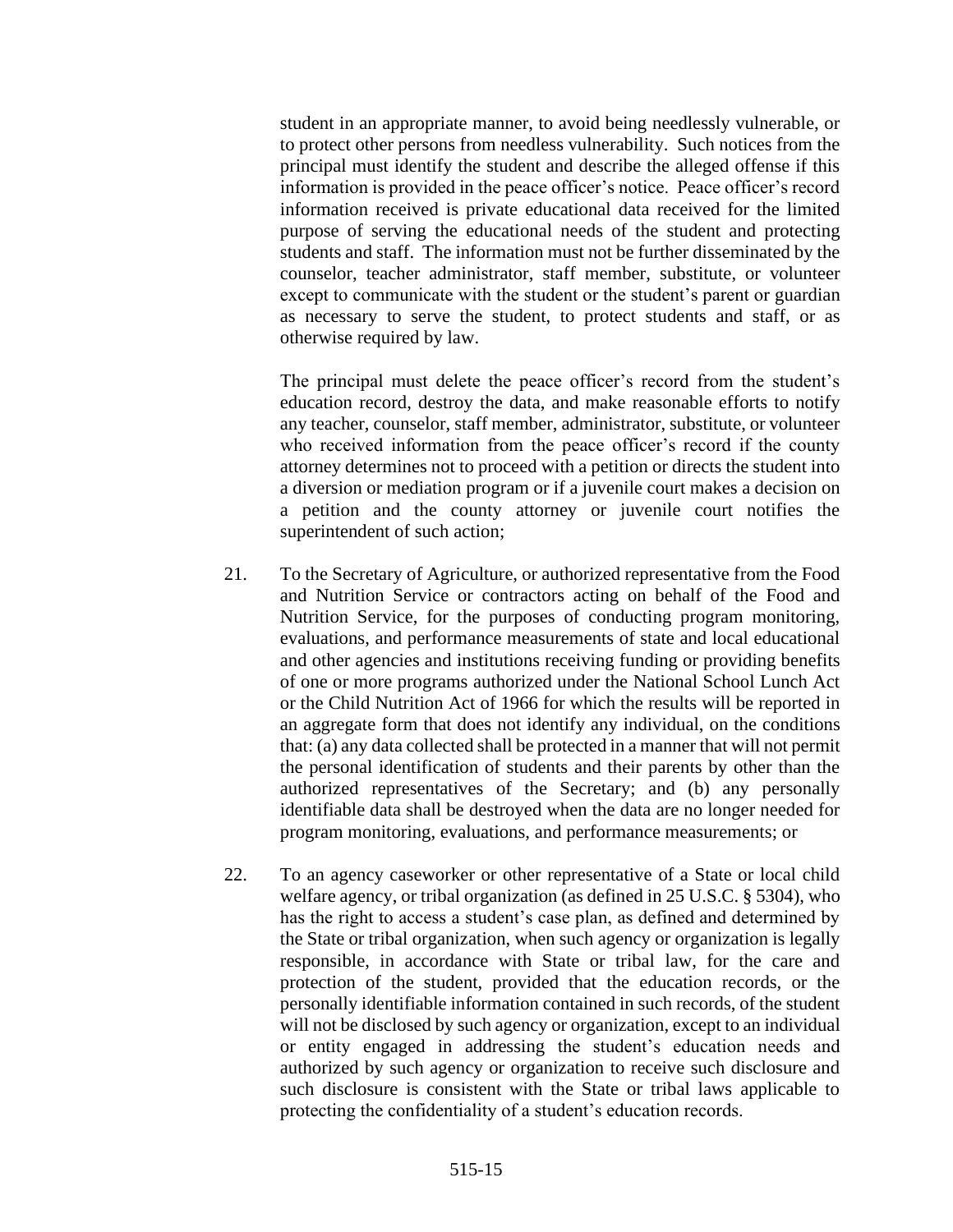# C. Nonpublic School Students

The school district may disclose personally identifiable information from the education records of a nonpublic school student, other than a student who receives shared time educational services, without the written consent of the parent of the student or the eligible student unless otherwise provided herein, if the disclosure is:

- 1. Pursuant to a valid court order;
- 2. Pursuant to a statute specifically authorizing access to the private data; or
- 3. To appropriate health authorities to the extent necessary to administer immunization programs and for bona fide epidemiological investigations which the commissioner of health determines are necessary to prevent disease or disability to individuals in the public educational agency or institution in which the investigation is being conducted.

# **VII. RELEASE OF DIRECTORY INFORMATION**

# A. Classification

Directory information is public except as provided herein.

# B. Former Students

Unless a former student validly opted out of the release of directory information while the student was in attendance and has not rescinded the opt out request at any time, the school district may disclose directory information from the education records generated by it regarding the former student without meeting the requirements of Paragraph C. of this section. In addition, under an explicit exclusion from the definition of an "education record," the school district may release records that only contain information about an individual obtained after he or she is no longer a student at the school district and that are not directly related to the individual's attendance as a student (e.g., a student's activities as an alumnus of the school district).

### C. Present Students and Parents

The school district may disclose directory information from the education records of a student and information regarding parents without prior written consent of the parent of the student or eligible student, except as provided herein. Prior to such disclosure the school district shall:

- 1. Annually give public notice by any means that are reasonably likely to inform the parents and eligible students of:
	- a. the types of personally identifiable information regarding students and/or parents that the school district has designated as directory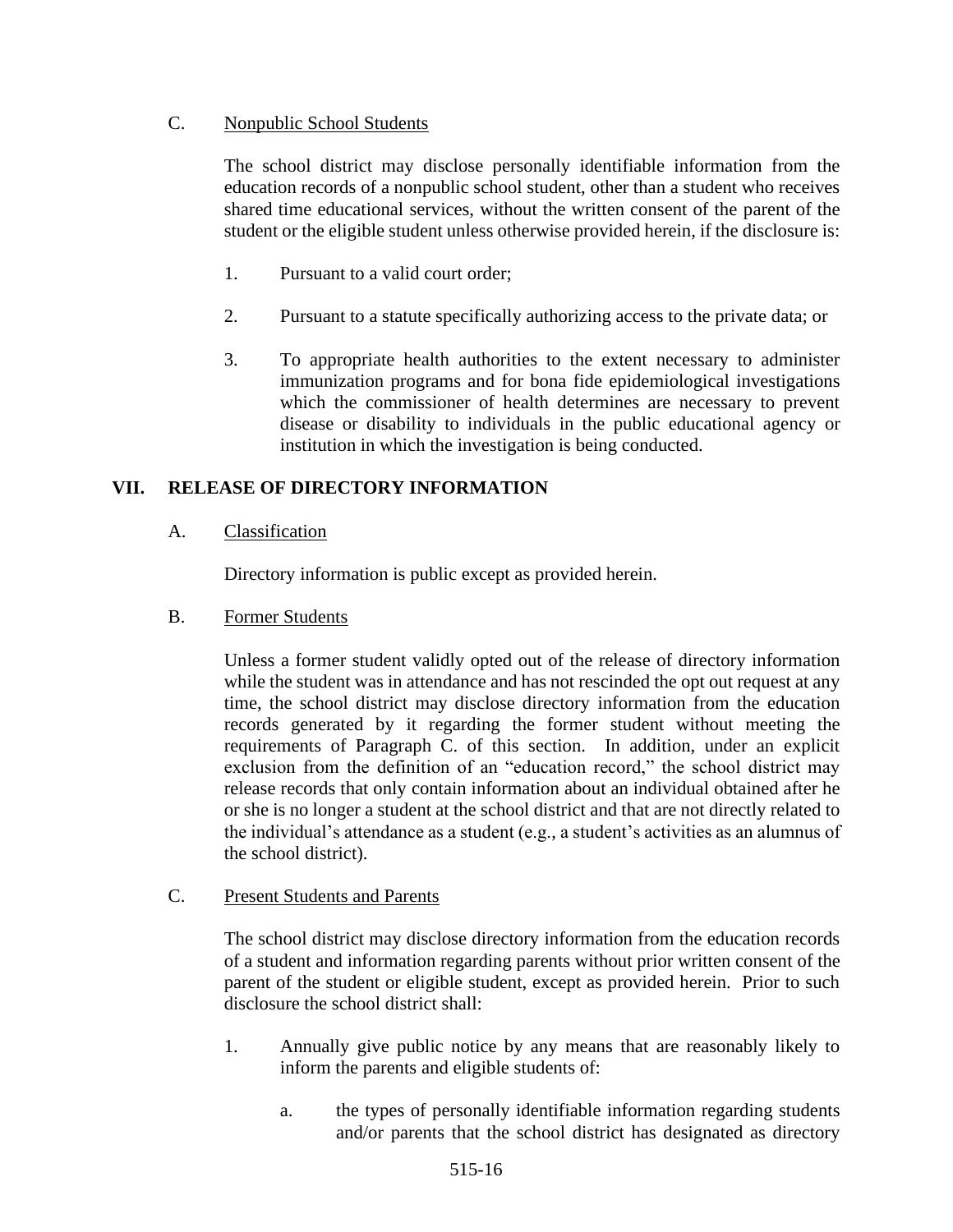information;

- b. the parent's or eligible student's right to refuse to let the school district designate any or all of those types of information about the student and/or the parent as directory information; and
- c. the period of time in which a parent or eligible student has to notify the school district in writing that he or she does not want any or all of those types of information about the student and/or the parent designated as directory information.

*[Note: Federal law allows a school district to specify that the disclosure of directory information will be limited to specific parties, for specific purposes, or both. If the school district chooses to impose these limitations, it is advisable to add a new paragraph VII.C.1.d. that specifies that disclosures of directory information will be limited to specific parties and/or for specific purposes and identify those parties and/or purposes. To the extent a school district adds these restrictions, it must then limit its directory information disclosures to those individuals and/or purposes specified in this public notice. Procedures to address how these restrictions will be enforced by the school district are advised. This is an important policy decision for the local school board which must balance not only the privacy interests of the student against public disclosure, but also the additional administrative requirements such restrictions will place on the school district.]*

- 2. Allow a reasonable period of time after such notice has been given for a parent or eligible student to inform the school district in writing that any or all of the information so designated should not be disclosed without the parent's or eligible student's prior written consent, except as provided in Section VI. of this policy.
- 3. A parent or eligible student may not opt out of the directory information disclosures to:
	- a. prevent the school district from disclosing or requiring the student to disclose the student's name, ID, or school district e-mail address in a class in which the student is enrolled; or
	- b. prevent the school district from requiring a student to wear, to display publicly, or to disclose a student ID card or badge that exhibits information that may be designated as directory information and that has been properly designated by the school district as directory information.
- 4. The school district shall not disclose or confirm directory information without meeting the written consent requirements contained in Section VI.A. of this policy if a student's social security number or other nondirectory information is used alone or in combination with other data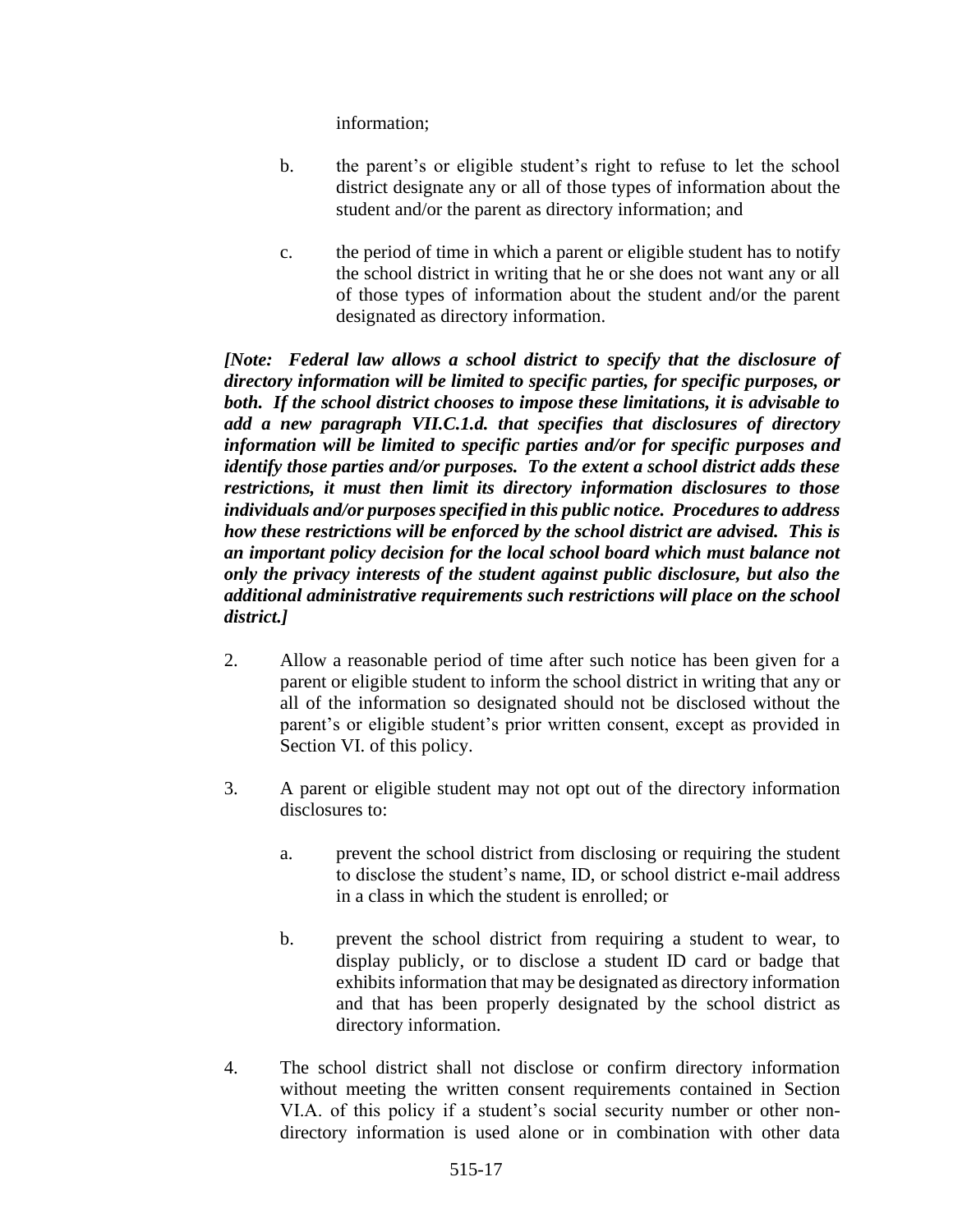elements to identify or help identify the student or the student's records.

D. Procedure for Obtaining Nondisclosure of Directory Information

The parent's or eligible student's written notice shall be directed to the responsible authority and shall include the following:

- 1. Name of the student and/or parent, as appropriate;
- 2. Home address;
- 3. School presently attended by student;
- 4. Parent's legal relationship to student, if applicable; and
- 5. Specific categories of directory information to be made not public without the parent's or eligible student's prior written consent, which shall only be applicable for that school year.
- E. Duration

The designation of any information as directory information about a student or parents will remain in effect for the remainder of the school year unless the parent or eligible student provides the written notifications provided herein.

# **VIII. DISCLOSURE OF PRIVATE RECORDS**

A. Private Records

For the purposes herein, education records are records which are classified as private data on individuals by state law and which are accessible only to the student who is the subject of the data and the student's parent if the student is not an eligible student. The school district may not disclose private records or their contents except as summary data, or except as provided in Section VI. of this policy, without the prior written consent of the parent or the eligible student. The school district will use reasonable methods to identify and authenticate the identity of parents, students, school officials, and any other party to whom personally identifiable information from education records is disclosed.

### B. Private Records Not Accessible to Parent

In certain cases, state law intends, and clearly provides, that certain information contained in the education records of the school district pertaining to a student be accessible to the student alone, and to the parent only under special circumstances, if at all.

1. The responsible authority may deny access to private data by a parent when a minor student who is the subject of that data requests that the responsible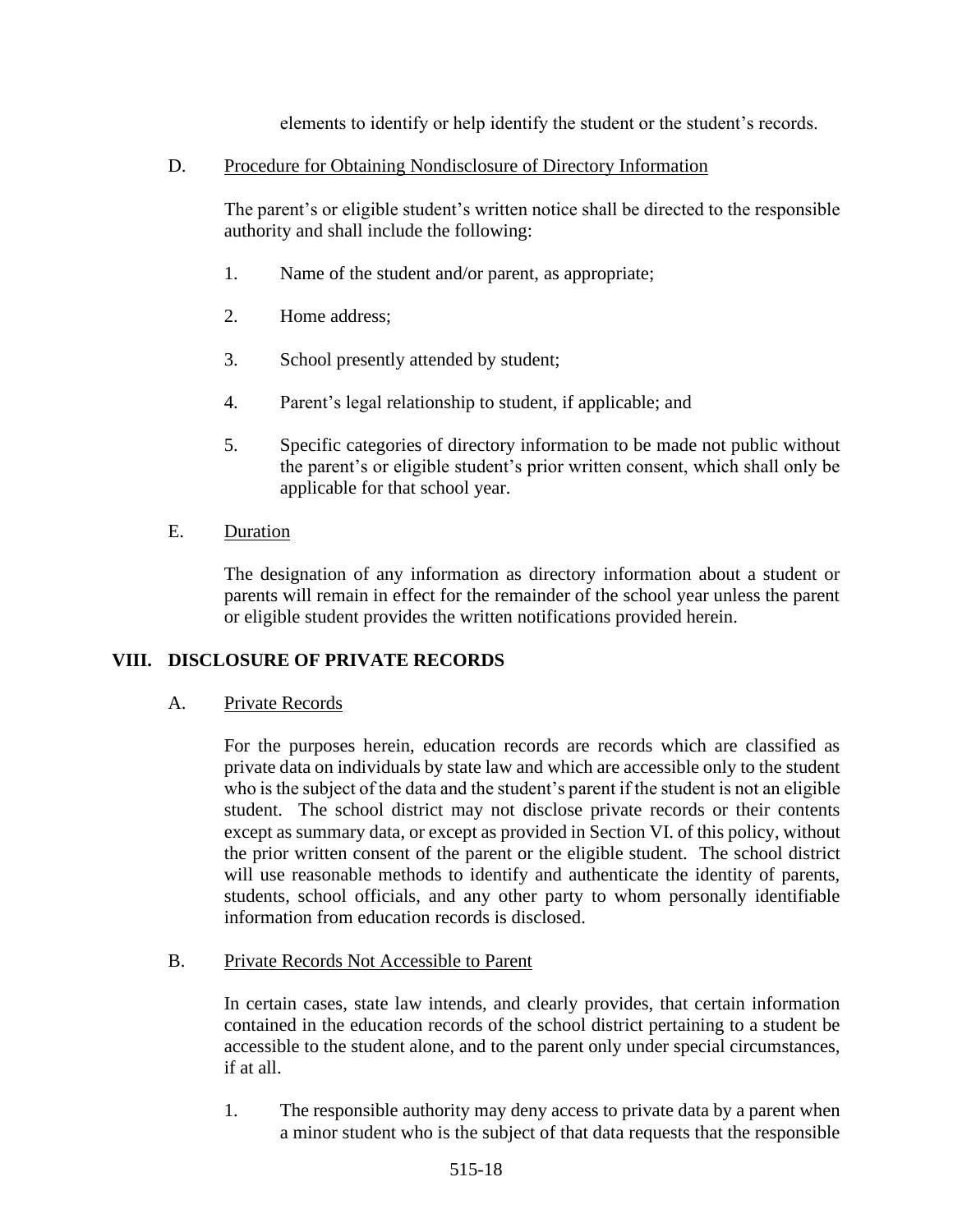authority deny such access. The minor student's request must be submitted in writing setting forth the reasons for denying access to the parent and must be signed by the minor. Upon receipt of such request the responsible authority shall determine if honoring the request to deny the parent access would be in the best interest of the minor data subject. In making this determination the responsible authority shall consider the following factors:

- a. whether the minor is of sufficient age and maturity to be able to explain the reasons for and understand the consequences of the request to deny access;
- b. whether the personal situation of the minor is such that denying parental access may protect the minor data subject from physical or emotional harm;
- c. whether there are grounds for believing that the minor data subject's reasons for precluding parental access are reasonably accurate;
- d. whether the data in question is of such a nature that disclosure of it to the parent may lead to physical or emotional harm to the minor data subject; and
- e. whether the data concerns medical, dental or other health services provided pursuant to Minnesota Statutes sections 144.341-144.347, in which case the data may be released only if the failure to inform the parent would seriously jeopardize the health of the minor.

# C. Private Records Not Accessible to Student

Students shall not be entitled to access to private data concerning financial records and statements of the student's parent or any information contained therein.

D. Military-Connected Youth Identifier

When a school district updates its enrollment forms in the ordinary course of business, the school district must include a box on the enrollment form to allow students to self-identify as a military-connected youth. For purposes of this section, a "military-connected youth" means having an immediate family member, including a parent or sibling, who is currently in the armed forces either as a reservist or on active duty or has recently retired from the armed forces. Data collected under this provision is private data on individuals, but summary data may be published by the Department of Education.

# **IX. DISCLOSURE OF CONFIDENTIAL RECORDS**

# A. Confidential Records

Confidential records are those records and data contained therein which are made not public by state or federal law, and which are inaccessible to the student and the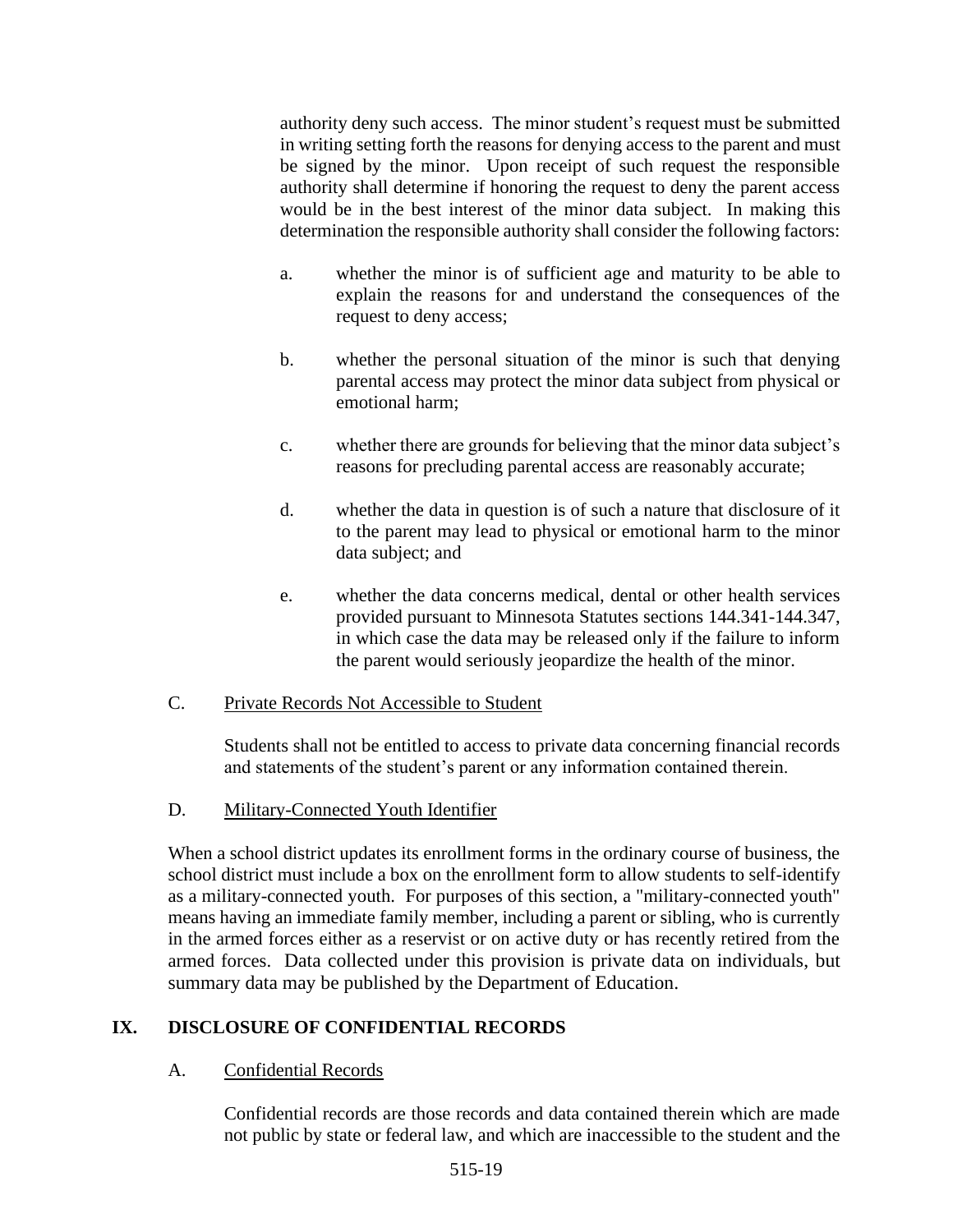student's parents or to an eligible student.

## B. Reports Under the Maltreatment of Minors Reporting Act

Pursuant to Minnesota Statutes Chapter 260E , written copies of reports pertaining to a neglected and/or physically and/or sexually abused child shall be accessible only to the appropriate welfare and law enforcement agencies. In respect to other parties, such data shall be confidential and will not be made available to the parent or the subject individual by the school district. The subject individual, however, may obtain a copy of the report from either the local welfare agency, county sheriff, or the local police department subject to the provisions of Minnesota Statutes Chapter 260E .

Regardless of whether a written report is made under Minnesota Statutes Chapter 260E, as soon as practicable after a school receives information regarding an incident that may constitute maltreatment of a child in a school facility, the school shall inform the parent, legal guardian, or custodian of the child that an incident occurred that may constitute maltreatment of the child, when the incident occurred, and the nature of the conduct that may constitute maltreatment.

# C. Investigative Data

Data collected by the school district as part of an active investigation undertaken for the purpose of the commencement or defense of pending civil legal action, or are retained in anticipation of a pending civil legal action are classified as protected nonpublic data in the case of data not on individuals, and confidential data in the case of data on individuals.

- 1. The school district may make any data classified as protected non-public or confidential pursuant to this subdivision accessible to any person, agency, or the public if the school district determines that such access will aid the law enforcement process, promote public health or safety, or dispel widespread rumor or unrest.
- 2. A complainant has access to a statement he or she provided to the school district.
- 3. Parents or eligible students may have access to investigative data of which the student is the subject, but only to the extent the data is not inextricably intertwined with data about other school district students, school district employees, and/or attorney data as defined in Minnesota Statutes section 13.393.
- 4. Once a civil investigation becomes inactive, civil investigative data becomes public unless the release of the data would jeopardize another pending civil legal action, except for those portions of such data that are classified as not public data under state or federal law. Any civil investigative data presented as evidence in court or made part of a court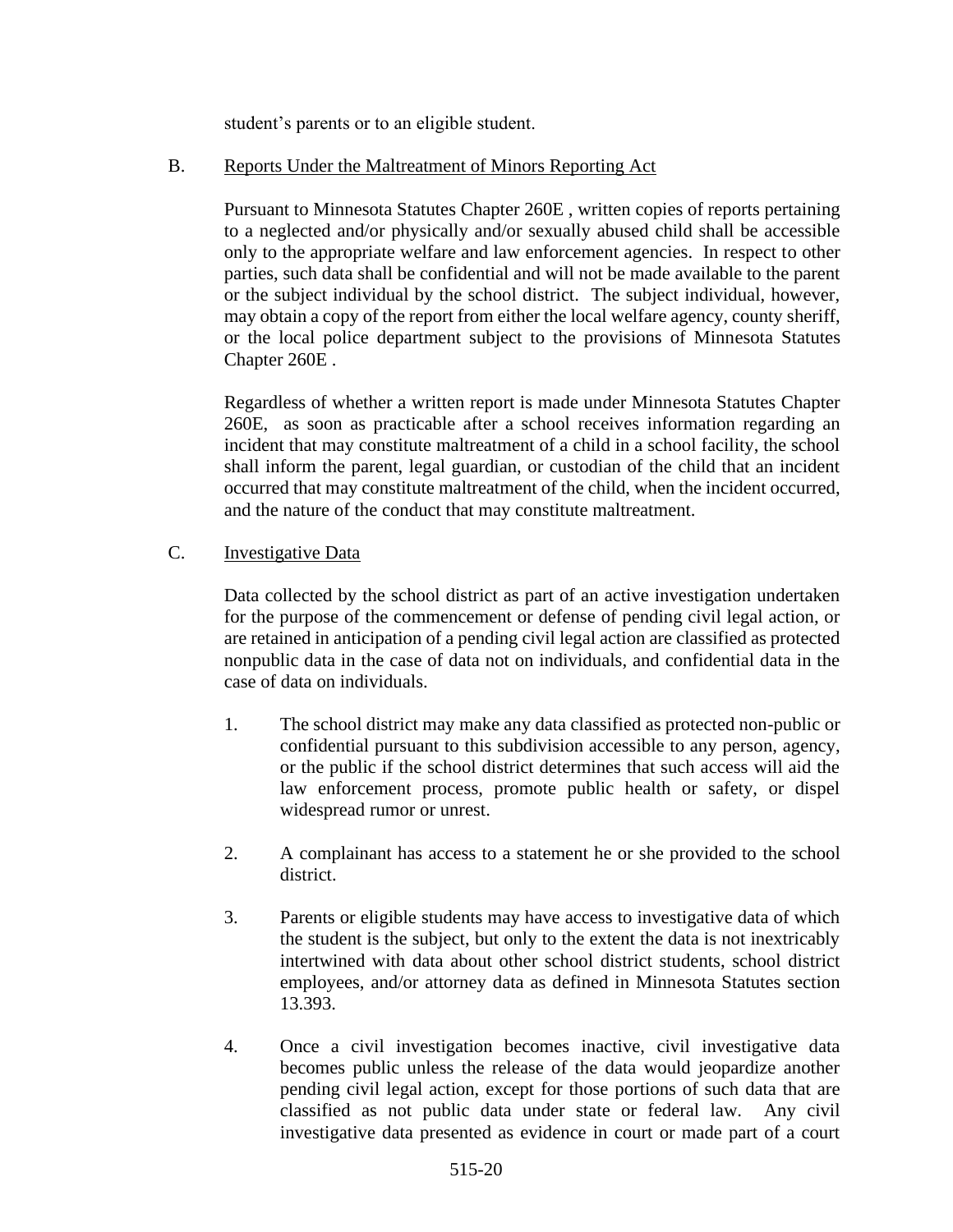record shall be public. For purposes of this provision, a civil investigation becomes inactive upon the occurrence of any of the following events:

- a. a decision by the school district, or by the chief attorney for the school district, not to pursue the civil legal action. However, such investigation may subsequently become active if the school district or its attorney decides to renew the civil legal action;
- b. the expiration of the time to file a complaint under the statute of limitations or agreement applicable to the civil legal action; or
- c. the exhaustion or expiration of rights of appeal by either party to the civil legal action.
- 5. A "pending civil legal action" for purposes of this subdivision is defined as including, but not limited to, judicial, administrative, or arbitration proceedings.

## D. Chemical Abuse Records

To the extent the school district maintains records of the identity, diagnosis, prognosis, or treatment of any student which are maintained in connection with the performance of any drug abuse prevention function conducted, regulated, or directly or indirectly assisted by any department or agency of the United States, such records are classified as confidential and shall be disclosed only for the purposes and under the circumstances expressly authorized by law.

# **X. DISCLOSURE OF SCHOOL RECORDS PRIOR TO EXCLUSION OR EXPULSION HEARING**

At a reasonable time prior to any exclusion or expulsion hearing, the student and the student's parent or guardian or representative shall be given access to all school district records pertaining to the student, including any tests or reports upon which the action proposed by the school district may be based, pursuant to the Minnesota Pupil Fair Dismissal Act, Minnesota Statutes section 121A.40, *et seq*.

# **XI. DISCLOSURE OF DATA TO MILITARY RECRUITING OFFICERS AND POST-SECONDARY EDUCATIONAL INSTITUTIONS**

- A. The school district will release the names, addresses, electronic mail address (which shall be the electronic mail addresses provided by the school district, if available, that may be released to military recruiting officers only), and home telephone numbers of students in grades 11 and 12 to military recruiting officers and postsecondary educational institutions within sixty (60) days after the date of the request unless a parent or eligible student has refused in writing to release this data pursuant to Paragraph C. below.
- B. Data released to military recruiting officers under this provision: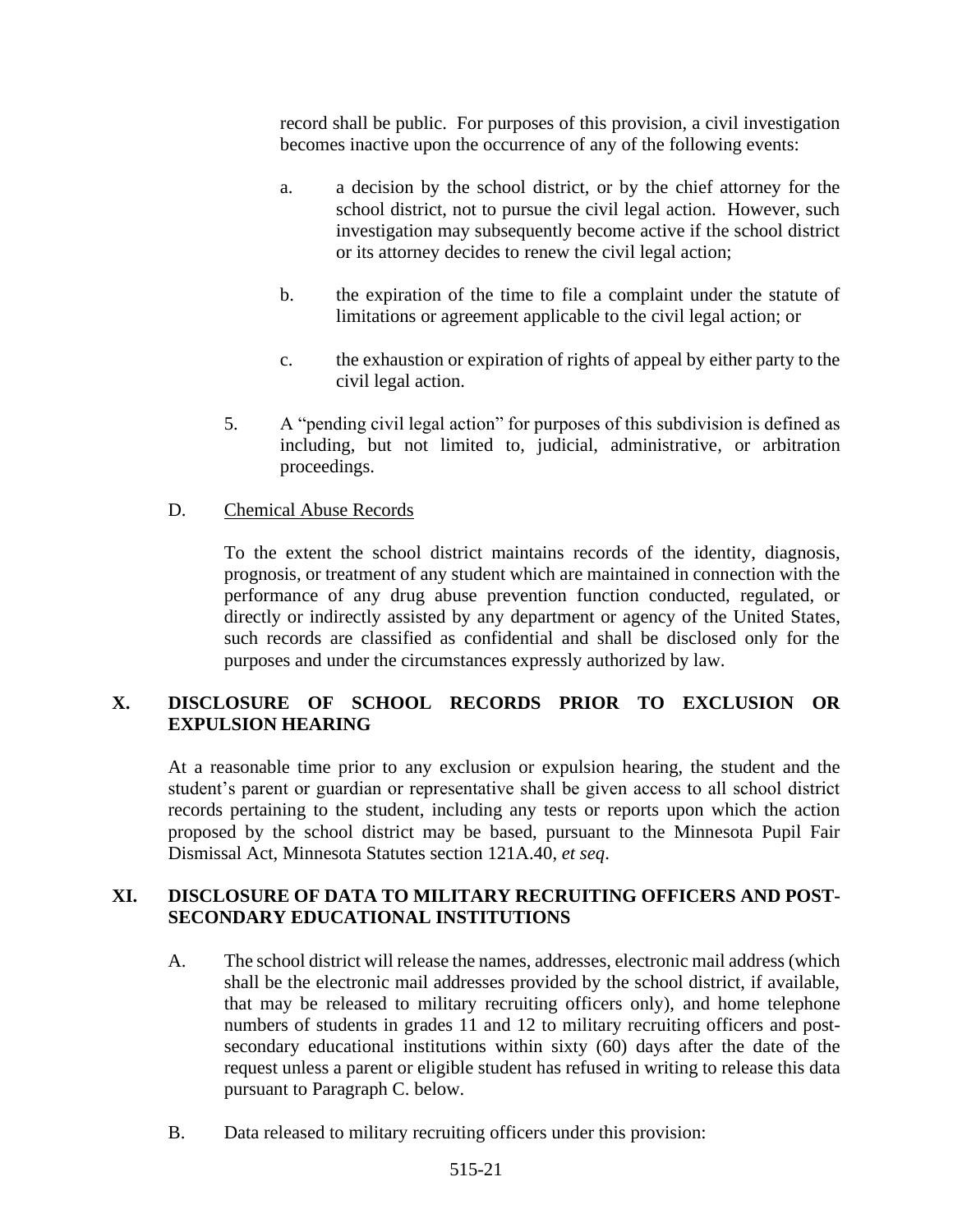- 1. may be used only for the purpose of providing information to students about military service, state and federal veterans' education benefits, and other career and educational opportunities provided by the military;
- 2. cannot be further disseminated to any other person except personnel of the recruiting services of the armed forces; and
- 3. copying fees shall not be imposed.
- C. A parent or eligible student has the right to refuse the release of the name, address, electronic mail addresses (which shall be the electronic mail addresses provided by the school, if available, that may be released to military recruiting officers only) or home telephone number to military recruiting officers and post-secondary educational institutions. To refuse the release of the above information to military recruiting officers and post-secondary educational institutions, a parent or eligible student must notify the responsible authority *[designate title of individual, i.e., building principal]* in writing by *[date]* each year. The written request must include the following information:
	- 1. Name of student and parent, as appropriate;
	- 2. Home address;
	- 3. Student's grade level;
	- 4. School presently attended by student;
	- 5. Parent's legal relationship to student, if applicable;
	- 6. Specific category or categories of information which are not to be released to military recruiting officers and post-secondary educational institutions; and
	- 7. Specific category or categories of information which are not to be released to the public, including military recruiting officers and post-secondary educational institutions.
- D. Annually, the school district will provide public notice by any means that are reasonably likely to inform the parents and eligible students of their rights to refuse to release the names, addresses, and home phone numbers of students in grades 11 and 12 without prior consent.
- E. A parent or eligible student's refusal to release the above information to military recruiting officers and post-secondary educational institutions does not affect the school district's release of directory information to the rest of the public, which includes military recruiting officers and post-secondary educational institutions. In order to make any directory information about a student private, the procedures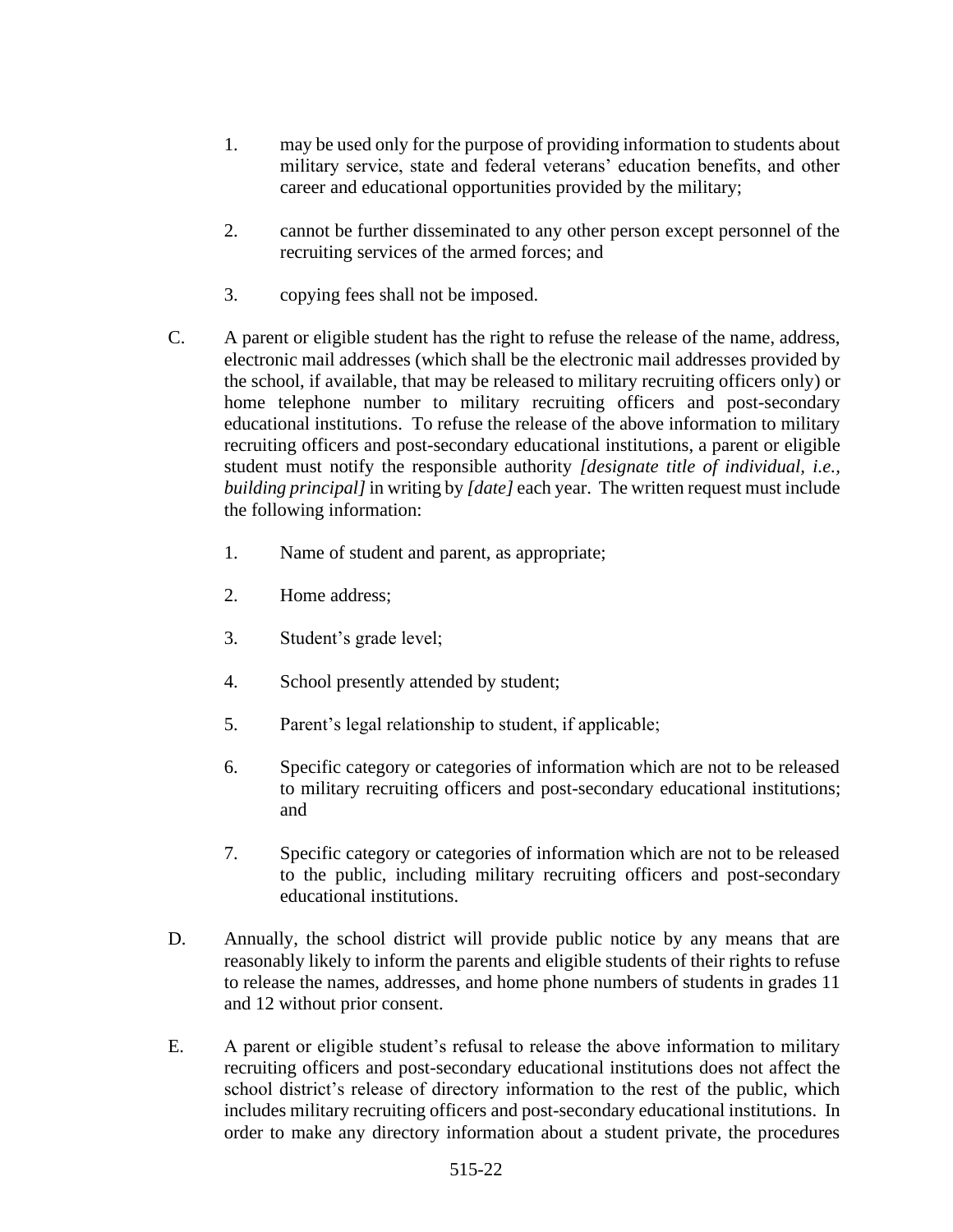contained in Section VII. of this policy also must be followed. Accordingly, to the extent the school district has designated the name, address, home phone number, and grade level of students as directory information, absent a request from a parent or eligible student not to release such data, this information will be public data and accessible to members of the public, including military recruiting officers and postsecondary educational institutions.

# **XII. LIMITS ON REDISCLOSURE**

## A. Redisclosure

Consistent with the requirements herein, the school district may only disclose personally identifiable information from the education records of a student on the condition that the party to whom the information is to be disclosed will not disclose the information to any other party without the prior written consent of the parent of the student or the eligible student, except that the officers, employees, and agents of any party receiving personally identifiable information under this section may use the information, but only for the purposes for which the disclosure was made.

## B. Redisclosure Not Prohibited

- 1. Subdivision A. of this section does not prevent the school district from disclosing personally identifiable information under Section VI. of this policy with the understanding that the party receiving the information may make further disclosures of the information on behalf of the school district provided:
	- a. The disclosures meet the requirements of Section VI. of this policy; and
	- b. The school district has complied with the record-keeping requirements of Section XIII. of this policy.
- 2. Subdivision A. of this section does not apply to disclosures made pursuant to court orders or lawfully issued subpoenas or litigation, to disclosures of directory information, to disclosures to a parent or student or to parents of dependent students, or to disclosures concerning sex offenders and other individuals required to register under 42 U.S.C. § 14071. However, the school district must provide the notification required in Section XII.D. of this policy if a redisclosure is made based upon a court order or lawfully issued subpoena.

*[Note: 42 U.S.C. § 14071 was repealed. School districts should retain this statutory reference, however, as it remains a reference in FERPA and the Minnesota Government Data Practices Act and still may apply to individuals required to register prior to the repeal of this law.]*

C. Classification of Disclosed Data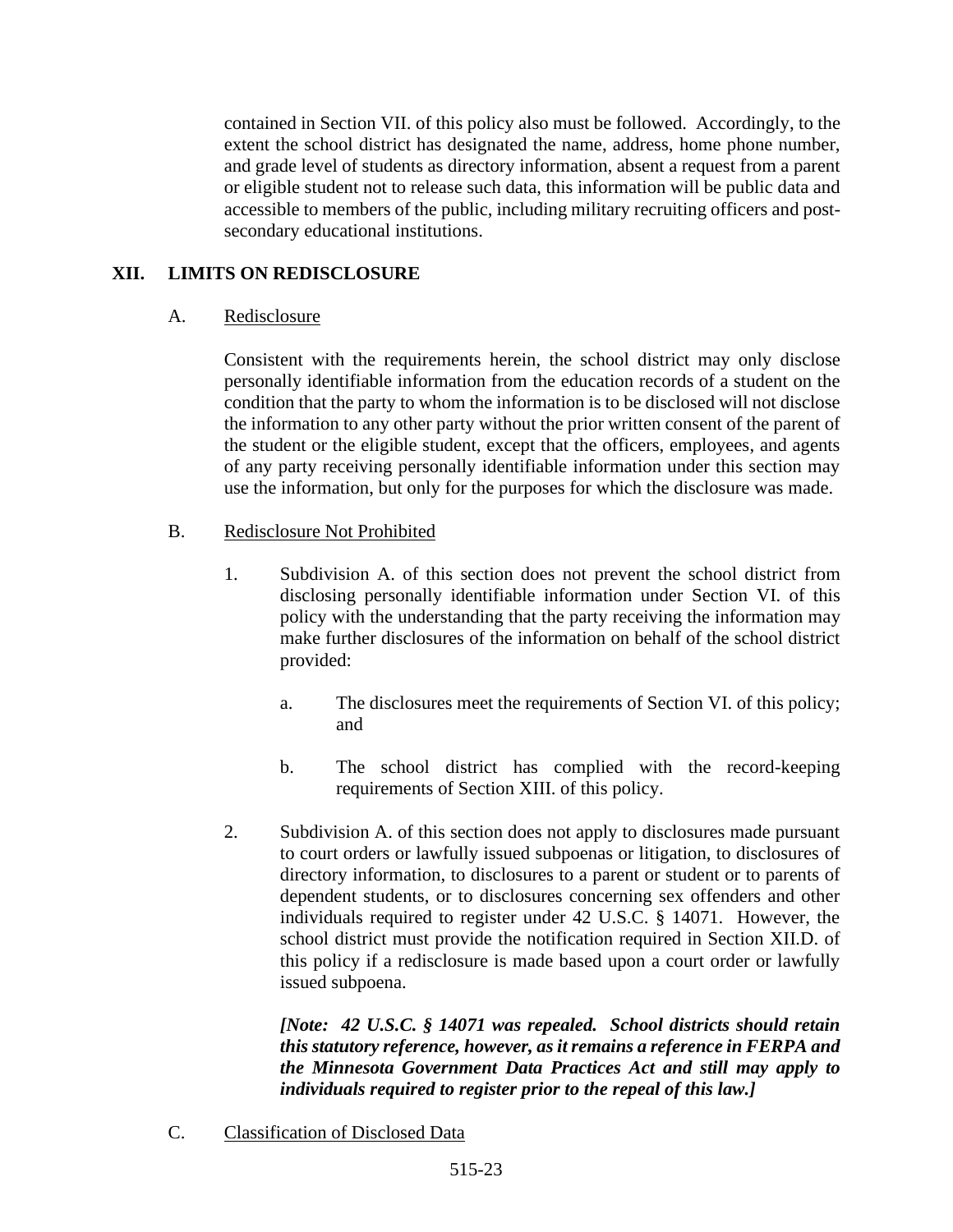The information disclosed shall retain the same classification in the hands of the party receiving it as it had in the hands of the school district.

## D. Notification

The school district shall inform the party to whom a disclosure is made of the requirements set forth in this section, except for disclosures made pursuant to court orders or lawfully issued subpoenas, disclosure of directory information under Section VII. of this policy, disclosures to a parent or student, or disclosures to parents of a dependent student. In the event that the Family Policy Compliance Office determines that a state or local educational authority, a federal agency headed by an official listed in 34 C.F.R. § 99.31(a)(3), or an authorized representative of a state or local educational authority or a federal agency headed by an official listed in § 99.31(a)(3), or a third party outside of the school district improperly rediscloses personally identifiable information from education records or fails to provide notification required under this section of this policy, the school district may not allow that third party access to personally identifiable information from education records for at least five (5) years.

# **XIII. RESPONSIBLE AUTHORITY; RECORD SECURITY; AND RECORD KEEPING**

## A. Responsible Authority

The responsible authority shall be responsible for the maintenance and security of student records.

### B. Record Security

The principal of each school subject to the supervision and control of the responsible authority shall be the records manager of the school, and shall have the duty of maintaining and securing the privacy and/or confidentiality of student records.

### C. Plan for Securing Student Records

The building principal shall submit to the responsible authority a written plan for securing students records by September 1 of each school year. The written plan shall contain the following information:

- 1. A description of records maintained;
- 2. Titles and addresses of person(s) responsible for the security of student records;
- 3. Location of student records, by category, in the buildings;
- 4. Means of securing student records; and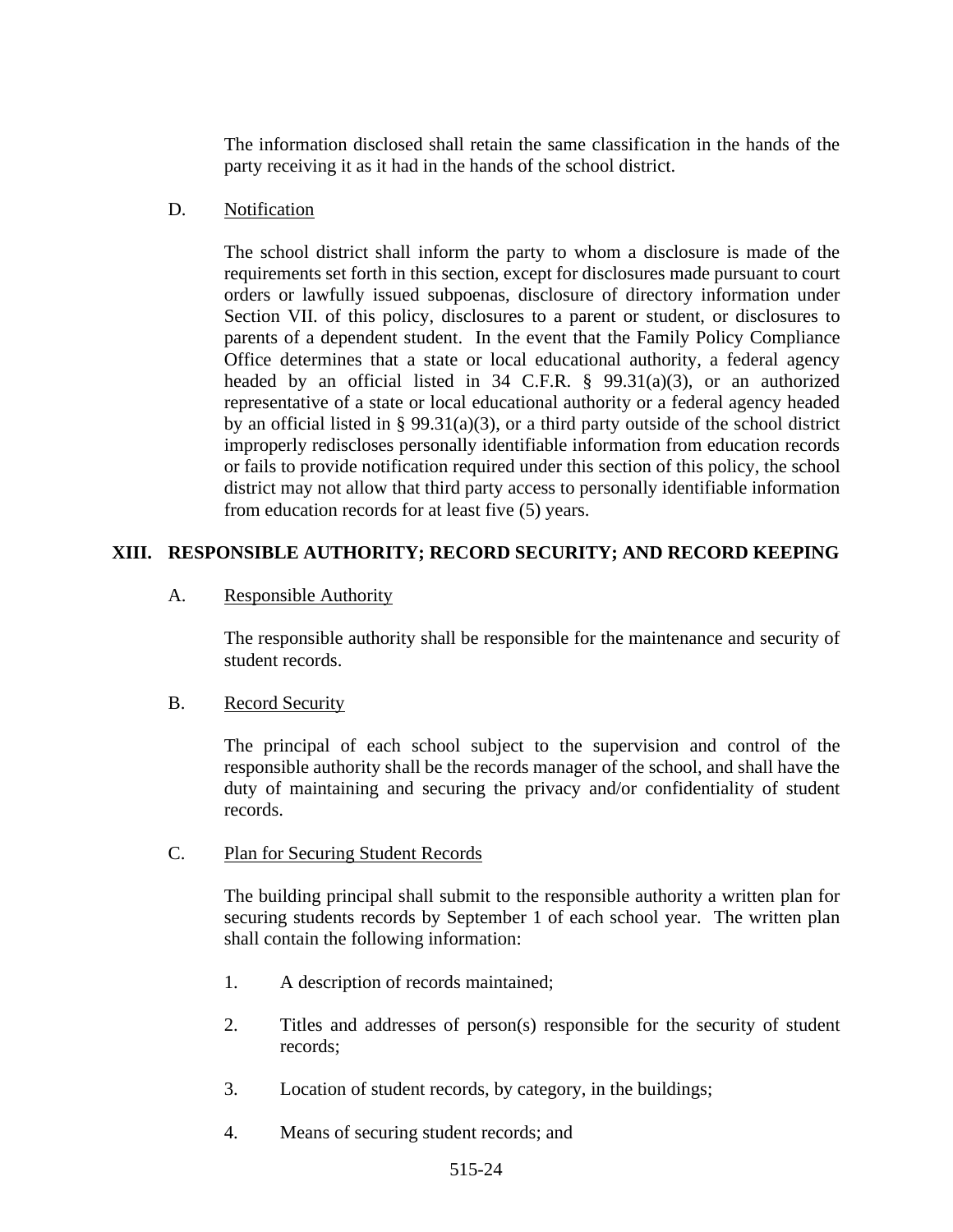- 5. Procedures for access and disclosure.
- D. Review of Written Plan for Securing Student Records

The responsible authority shall review the plans submitted pursuant to Paragraph C. of this section for compliance with the law, this policy and the various administrative policies of the school district. The responsible authority shall then promulgate a chart incorporating the provisions of Paragraph C. which shall be attached to and become a part of this policy.

- E. Record Keeping
	- 1. The principal shall, for each request for and each disclosure of personally identifiable information from the education records of a student, maintain a record, with the education records of the student, that indicates:
		- a. the parties who have requested or received personally identifiable information from the education records of the student;
		- b. the legitimate interests these parties had in requesting or obtaining the information; and
		- c. the names of the state and local educational authorities and federal officials and agencies listed in Section VI.B.4. of this policy that may make further disclosures of personally identifiable information from the student's education records without consent.
	- 2. In the event the school district discloses personally identifiable information from an education record of a student pursuant to Section XII.B. of this policy, the record of disclosure required under this section shall also include:
		- a. the names of the additional parties to which the receiving party may disclose the information on behalf of the school district;
		- b. the legitimate interests under Section VI. of this policy which each of the additional parties has in requesting or obtaining the information; and
		- c. a copy of the record of further disclosures maintained by a state or local educational authority or federal official or agency listed in Section VI.B.4. of this policy in accordance with 34 C.F.R. § 99.32 and to whom the school district disclosed information from an education record. The school district shall request a copy of the record of further disclosures from a state or local educational authority or federal official or agency to whom education records were disclosed upon a request from a parent or eligible student to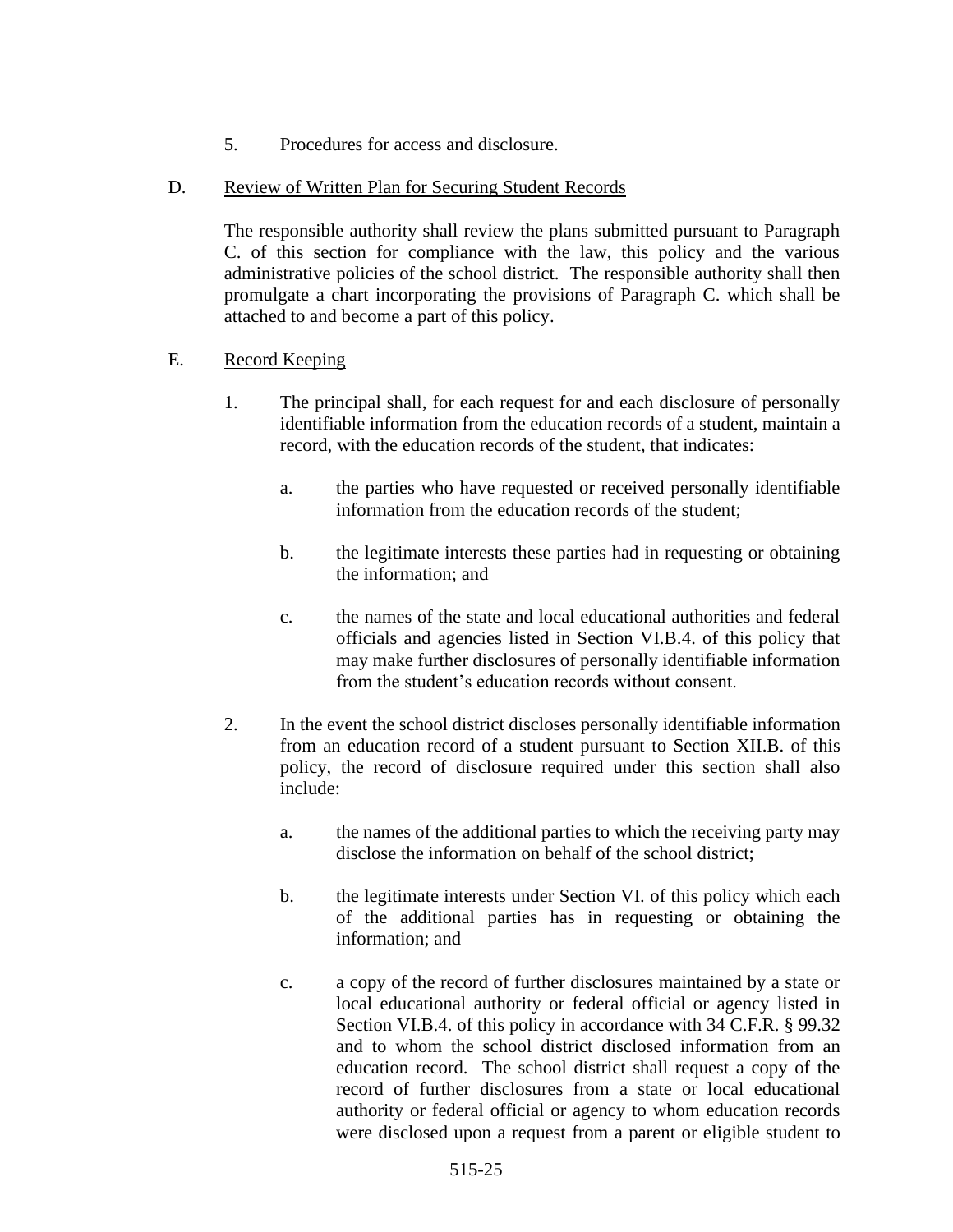review the record of requests for disclosure.

3. Section XIII.E.1. does not apply to requests by or disclosure to a parent of a student or an eligible student, disclosures pursuant to the written consent of a parent of a student or an eligible student, requests by or disclosures to other school officials under Section VI.B.1. of this policy, to requests for disclosures of directory information under Section VII. of this policy, or to a party seeking or receiving the records as directed by a federal grand jury or other law enforcement subpoena and the issuing court or agency has ordered that the existence or the contents of the subpoena or the information provided in response to the subpoena not be disclosed or as directed by an ex parte court order obtained by the United States Attorney General (or designee not lower than an Assistant Attorney General) concerning investigations or prosecutions of an offense listed in 18. U.S.C. §  $2332b(g)(5)(B)$  or an act of domestic or international terrorism.

*[Note: While Section XIII.E.1. does not apply to requests for or disclosures of directory information under Section VII. of this policy, to the extent the school district chooses to limit the disclosure of directory information to specific parties, for specific purposes, or both, it is advisable that records be kept to identify the party to whom the disclosure was made and/or purpose for the disclosure.]*

- 4. The record of requests of disclosures may be inspected by:
	- a. the parent of the student or the eligible student;
	- b. the school official or his or her assistants who are responsible for the custody of the records; and
	- c. the parties authorized by law to audit the record-keeping procedures of the school district.
- 5. The school district shall record the following information when it discloses personally identifiable information from education records under the health or safety emergency exception:
	- a. the articulable and significant threat to the health or safety of a student or other individual that formed the basis for the disclosure; and
	- b. the parties to whom the school district disclosed the information.
- 6. The record of requests and disclosures shall be maintained with the education records of the student as long as the school district maintains the student's education records.

# **XIV. RIGHT TO INSPECT AND REVIEW EDUCATION RECORDS**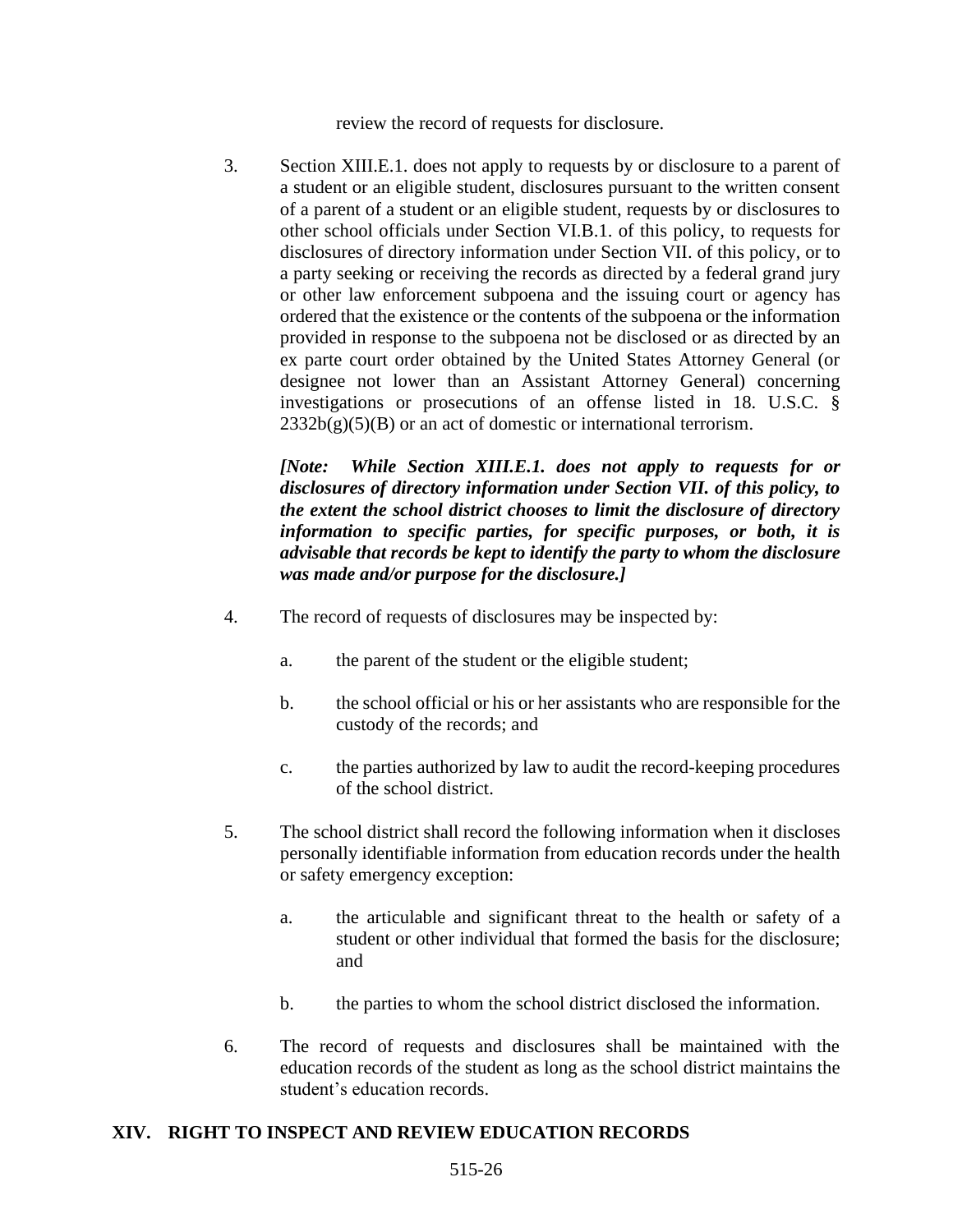# A. Parent of a Student, an Eligible Student or the Parent of an Eligible Student Who is Also a Dependent Student

The school district shall permit the parent of a student, an eligible student, or the parent of an eligible student who is also a dependent student who is or has been in attendance in the school district to inspect or review the education records of the student, except those records which are made confidential by state or federal law or as otherwise provided in Section VIII. of this policy.

### B. Response to Request for Access

The school district shall respond to any request pursuant to Subdivision A. of this section immediately, if possible, or within ten (10) days of the date of the request, excluding Saturdays, Sundays, and legal holidays.

## C. Right to Inspect and Review

The right to inspect and review education records under Subdivision A. of this section includes:

- 1. The right to a response from the school district to reasonable requests for explanations and interpretations of records; and
- 2. If circumstances effectively prevent the parent or eligible student from exercising the right to inspect and review the education records, the school district shall provide the parent or eligible student with a copy of the records requested or make other arrangements for the parent or eligible student to inspect and review the requested records.
- 3. Nothing in this policy shall be construed as limiting the frequency of inspection of the education records of a student with a disability by the student's parent or guardian or by the student upon the student reaching the age of majority.

### D. Form of Request

Parents or eligible students shall submit to the school district a written request to inspect education records which identify as precisely as possible the record or records he or she wishes to inspect.

# E. Collection of Student Records

If a student's education records are maintained in more than one location, the responsible authority may collect copies of the records or the records themselves from the various locations so they may be inspected at one site. However, if the parent or eligible student wishes to inspect these records where they are maintained,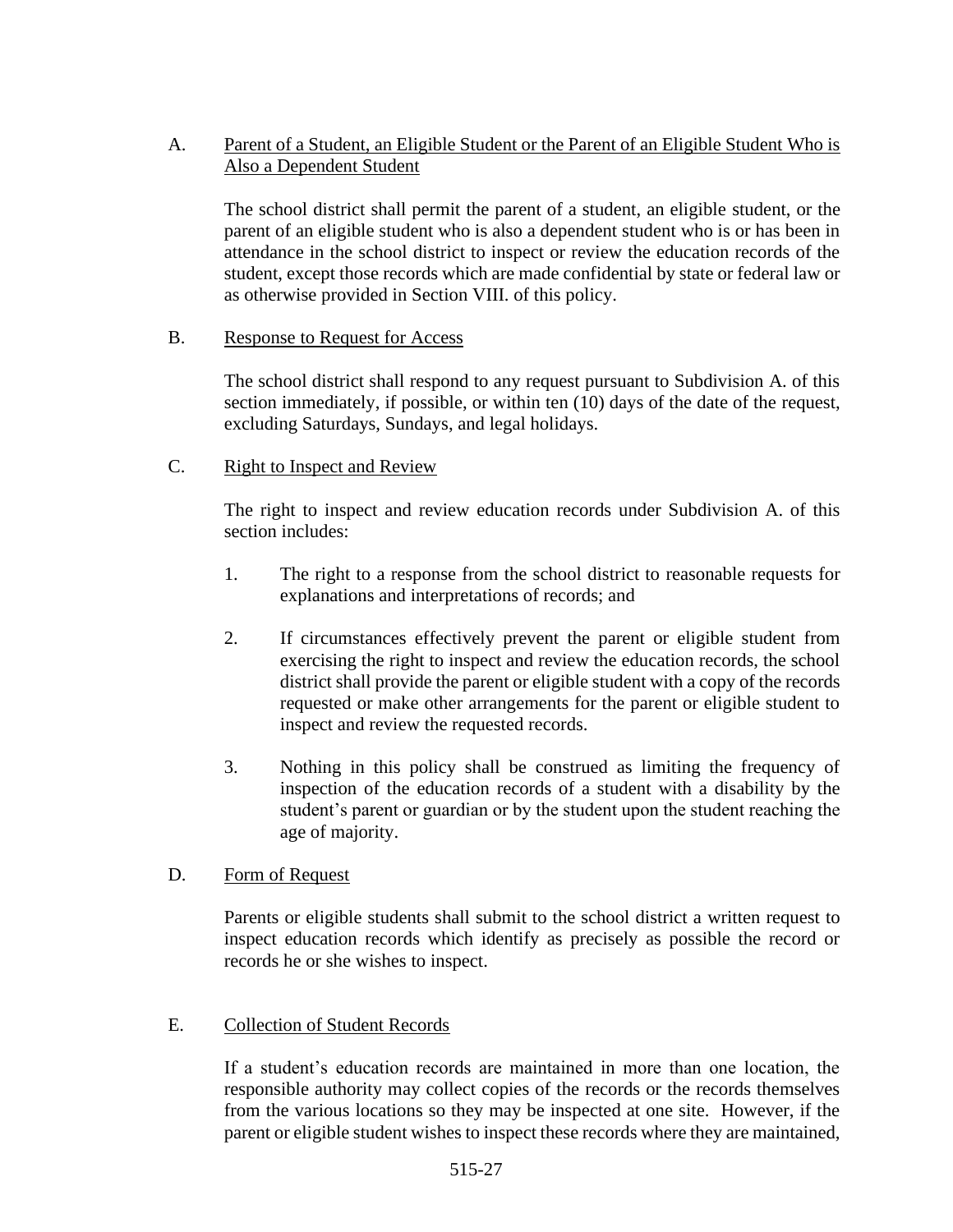the school district shall attempt to accommodate those wishes. The parent or eligible student shall be notified of the time and place where the records may be inspected.

### F. Records Containing Information on More Than One Student

If the education records of a student contain information on more than one student, the parent or eligible student may inspect and review or be informed of only the specific information which pertains to that student.

## G. Authority to Inspect or Review

The school district may presume that either parent of the student has authority to inspect or review the education records of a student unless the school district has been provided with evidence that there is a legally binding instrument or a state law or court order governing such matters as marriage dissolution, separation, or custody which provides to the contrary.

## H. Fees for Copies of Records

- 1. The school district shall charge a reasonable fee for providing photocopies or printed copies of records unless printing a copy is the only method to provide for the inspection of data. In determining the amount of the reasonable fee, the school district shall consider the following:
	- a. the cost of materials, including paper, used to provide the copies;
	- b. the cost of the labor required to prepare the copies;
	- c. any schedule of standard copying charges established by the school district in its normal course of operations;
	- d. any special costs necessary to produce such copies from machine based record-keeping systems, including but not limited to computers and microfilm systems; and
	- e. mailing costs.
- 2. If 100 or fewer pages of black and white, letter or legal size paper copies are requested, actual costs shall not be used, and, instead, the charge shall be no more than 25 cents for each page copied.
- 3. The cost of providing copies shall be borne by the parent or eligible student.
- 4. The responsible authority, however, may not impose a fee for a copy of an education record made for a parent or eligible student if doing so would effectively prevent or, in the case of a student with a disability, impair the parent or eligible student from exercising their right to inspect or review the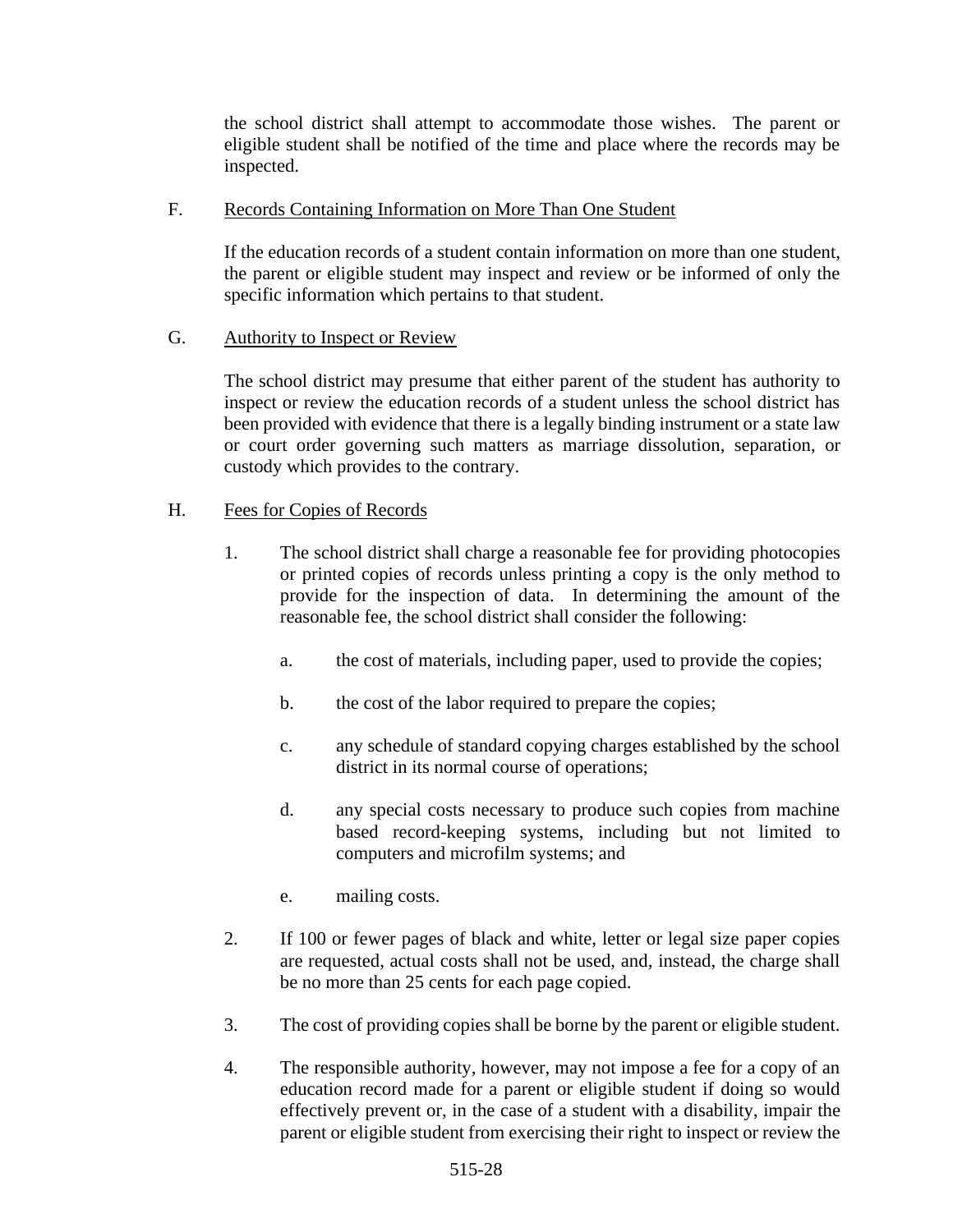student's education records.

# **XV. REQUEST TO AMEND RECORDS; PROCEDURES TO CHALLENGE DATA**

## A. Request to Amend Education Records

The parent of a student or an eligible student who believes that information contained in the education records of the student is inaccurate, misleading, or violates the privacy rights of the student may request that the school district amend those records.

- 1. The request shall be in writing, shall identify the item the requestor believes to be inaccurate, misleading, or in violation of the privacy or other rights of the student, shall state the reason for this belief, and shall specify the correction the requestor wishes the school district to make. The request shall be signed and dated by the requestor.
- 2. The school district shall decide whether to amend the education records of the student in accordance with the request within thirty (30) days after receiving the request.
- 3. If the school district decides to refuse to amend the education records of the student in accordance with the request, it shall inform the parent of the student or the eligible student of the refusal and advise the parent or eligible student of the right to a hearing under Subdivision B. of this section.

# B. Right to a Hearing

If the school district refuses to amend the education records of a student, the school district, on request, shall provide an opportunity for a hearing in order to challenge the content of the student's education records to ensure that information in the education records of the student is not inaccurate, misleading, or otherwise in violation of the privacy or other rights of the student. A hearing shall be conducted in accordance with Subdivision C. of this section.

- 1. If, as a result of the hearing, the school district decides that the information is inaccurate, misleading, or otherwise in violation of the privacy or other rights of the student, it shall amend the education records of the student accordingly and so inform the parent of the student or the eligible student in writing.
- 2. If, as a result of the hearing, the school district decides that the information is not inaccurate, misleading, or otherwise in violation of the privacy or other rights of the student, it shall inform the parent or eligible student of the right to place a statement in the record commenting on the contested information in the record or stating why he or she disagrees with the decision of the school district, or both.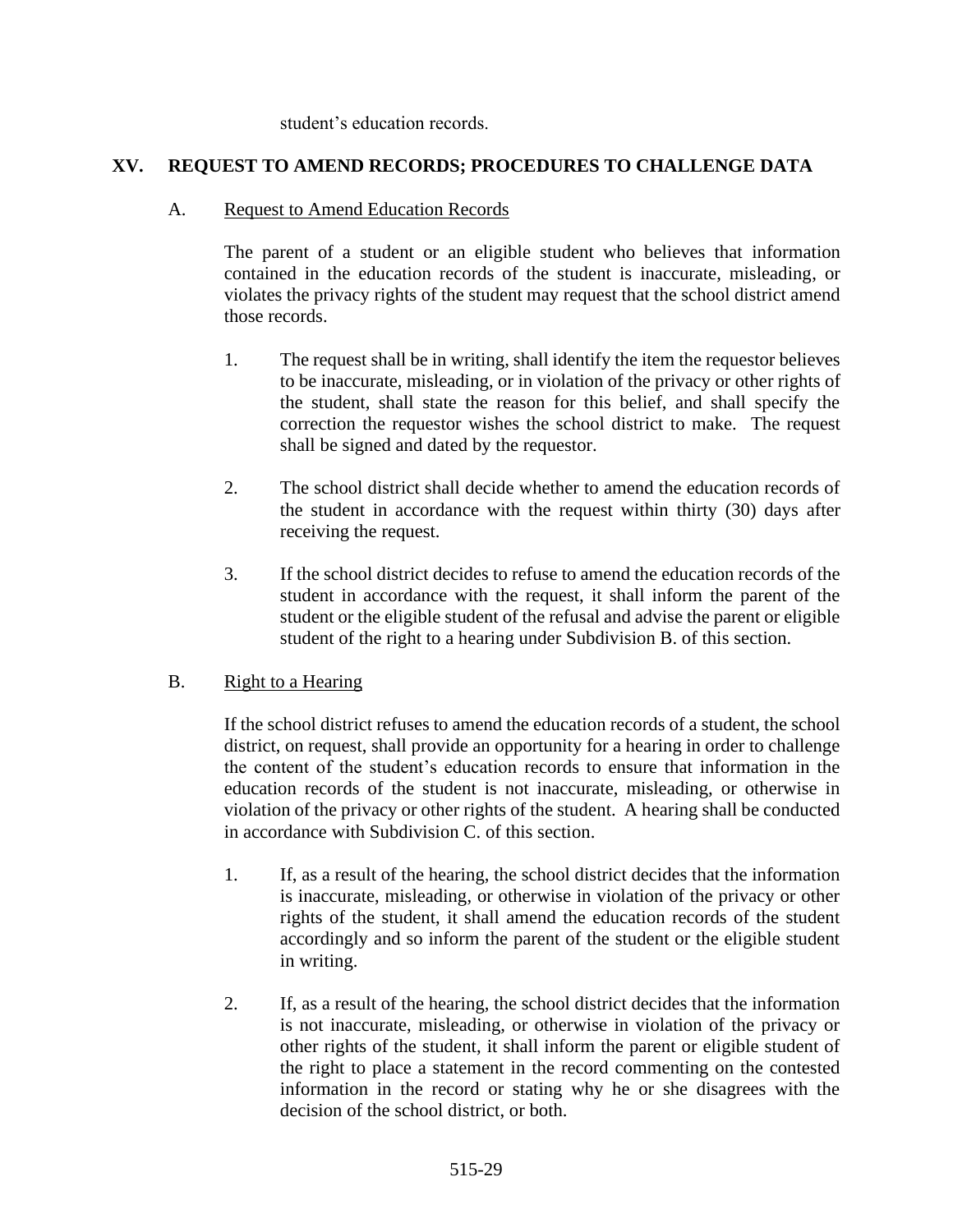- 3. Any statement placed in the education records of the student under Subdivision B. of this section shall:
	- a. be maintained by the school district as part of the education records of the student so long as the record or contested portion thereof is maintained by the school district; and
	- b. if the education records of the student or the contested portion thereof is disclosed by the school district to any party, the explanation shall also be disclosed to that party.

# C. Conduct of Hearing

- 1. The hearing shall be held within a reasonable period of time after the school district has received the request, and the parent of the student or the eligible student shall be given notice of the date, place, and time reasonably in advance of the hearing.
- 2. The hearing may be conducted by any individual, including an official of the school district who does not have a direct interest in the outcome of the hearing. The school board attorney shall be in attendance to present the school board's position and advise the designated hearing officer on legal and evidentiary matters.
- 3. The parent of the student or eligible student shall be afforded a full and fair opportunity for hearing to present evidence relative to the issues raised under Subdivisions A. and B. of this section and may be assisted or represented by individuals of his or her choice at his or her own expense, including an attorney.
- 4. The school district shall make a decision in writing within a reasonable period of time after the conclusion of the hearing. The decision shall be based solely on evidence presented at the hearing and shall include a summary of evidence and reasons for the decision.
- D. Appeal

The final decision of the designated hearing officer may be appealed in accordance with the applicable provisions of Minnesota Statutes Chapter 14 relating to contested cases.

# **XVI. PROBLEMS ACCESSING DATA**

A. The data practices compliance official is the designated employee to whom persons may direct questions or concerns regarding problems in obtaining access to data or other data practices problems.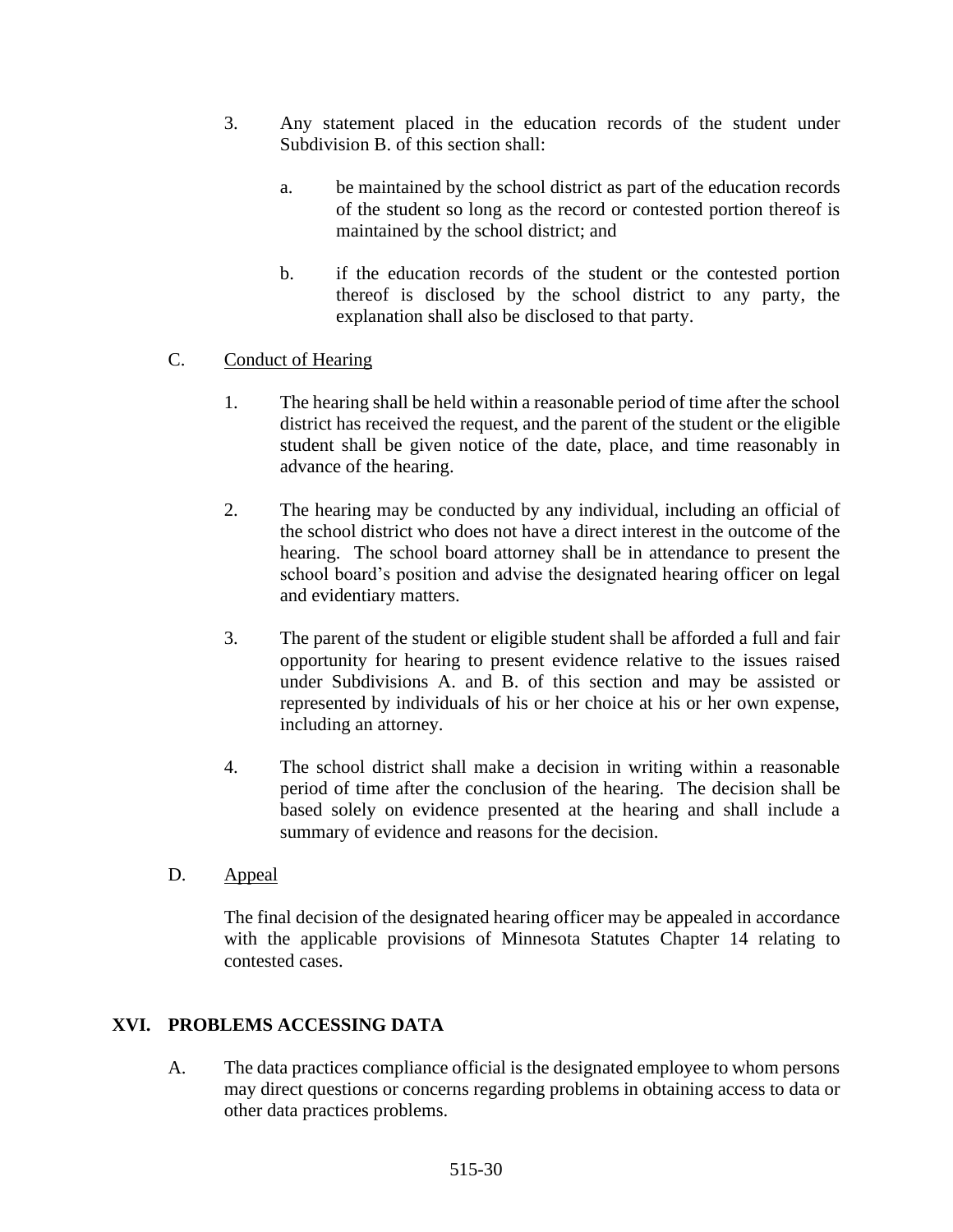- B. Data practices compliance official means *[designate title and actual name of individual]*.
- C. Any request by an individual with a disability for reasonable modifications of the school district's policies or procedures for purposes of accessing records shall be made to the data practices compliance official.

# **XVII. COMPLAINTS FOR NONCOMPLIANCE WITH FERPA**

# A. Where to File Complaints

Complaints regarding alleged violations of rights accorded parents and eligible students by FERPA, and the rules promulgated thereunder, shall be submitted in writing to the U.S. Department of Education, Student Privacy Policy Office, 400 Maryland Avenue S.W., Washington, D.C. 20202-8520.

## B. Content of Complaint

A complaint filed pursuant to this section must contain specific allegations of fact giving reasonable cause to believe that a violation of FERPA and the rules promulgated thereunder has occurred.

# **XVIII. WAIVER**

A parent or eligible student may waive any of his or her rights provided herein pursuant to FERPA. A waiver shall not be valid unless in writing and signed by the parent or eligible student. The school district may not require such a waiver.

# **XIX. ANNUAL NOTIFICATION OF RIGHTS**

### A. Contents of Notice

The school district shall give parents of students currently in attendance and eligible students currently in attendance annual notice by such means as are reasonably likely to inform the parents and eligible students of the following:

- 1. That the parent or eligible student has a right to inspect and review the student's education records and the procedure for inspecting and reviewing education records;
- 2. That the parent or eligible student has a right to seek amendment of the student's education records to ensure that those records are not inaccurate, misleading, or otherwise in violation of the student's privacy or other rights and the procedure for requesting amendment of records;
- 3. That the parent or eligible student has a right to consent to disclosures of personally identifiable information contained in the student's education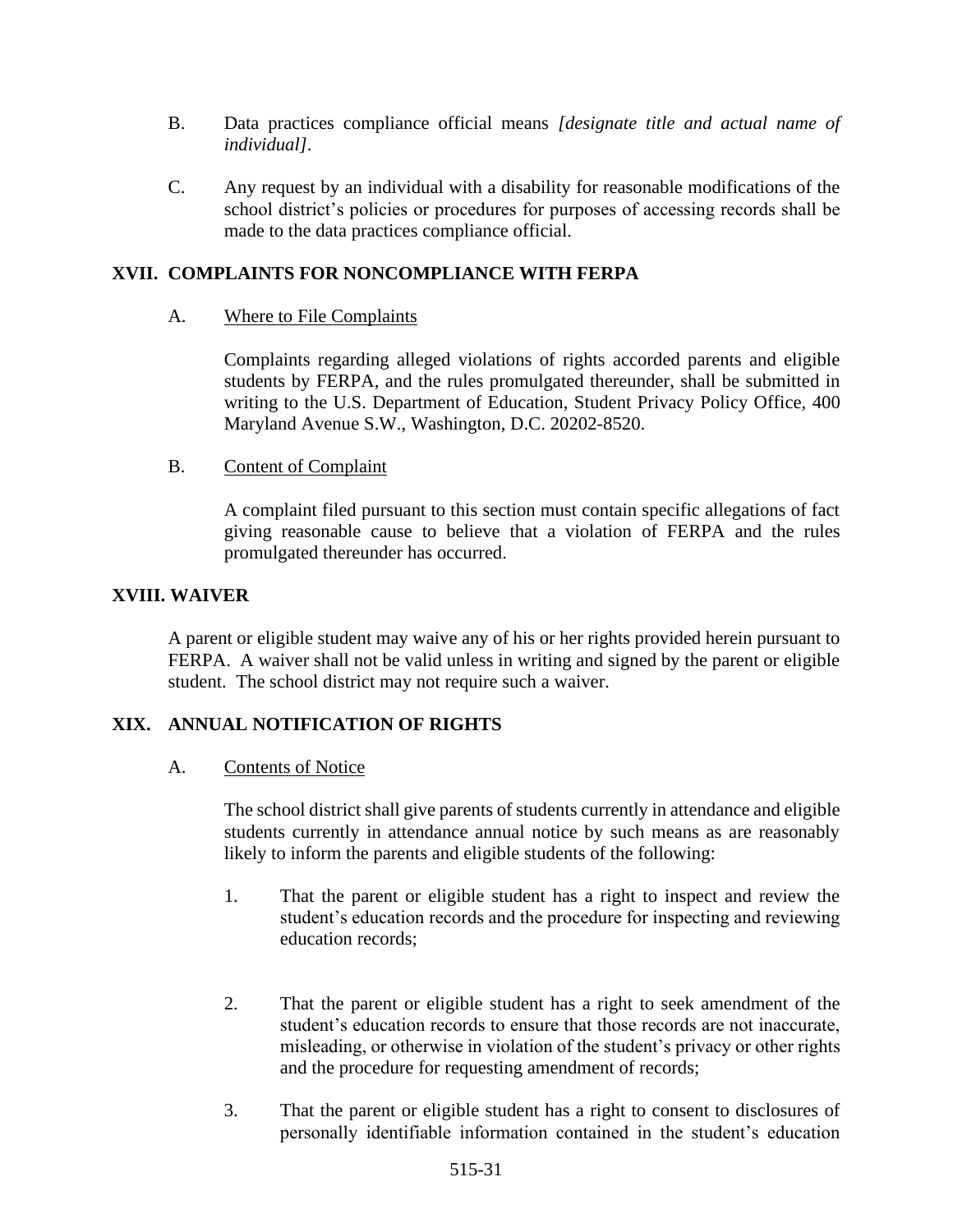records, except to the extent that federal and state law and the regulations promulgated thereunder authorize disclosure without consent;

- 4. That the parent or eligible student has a right to file a complaint with the U.S. Department of Education regarding an alleged failure by the school district to comply with the requirements of FERPA and the rules promulgated thereunder;
- 5. The criteria for determining who constitutes a school official and what constitutes a legitimate educational interest for purposes of disclosing education records to other school officials whom the school district has determined to have legitimate educational interests; and
- 6. That the school district forwards education records on request to a school in which a student seeks or intends to enroll or is already enrolled as long as the disclosure is for purposes related to the student's enrollment or transfer and that such records may include suspension and expulsion records pursuant to the federal Every Student Succeeds Act and, if applicable, a student's history of violent behavior.
- B. Notification to Parents of Students Having a Primary Home Language Other Than English

The school district shall provide for the need to effectively notify parents of students identified as having a primary or home language other than English.

C. Notification to Parents or Eligible Students Who are Disabled

The school district shall provide for the need to effectively notify parents or eligible students identified as disabled.

### **XX. DESTRUCTION AND RETENTION OF RECORDS**

Destruction and retention of records by the school district shall be controlled by state and federal law.

### **XXI. COPIES OF POLICY**

Copies of this policy may be obtained by parents and eligible students at the superintendent's office.

| <b>Legal References:</b> | Minn. Stat. Ch. 13 (Minnesota Government Data Practices Act) |
|--------------------------|--------------------------------------------------------------|
|                          | Minn. Stat. $\S$ 13.393 (Attorneys)                          |
|                          | Minn. Stat. Ch. 14 (Administrative Procedures Act)           |
|                          | Minn. Stat. § 120A.22 (Compulsory Instruction)               |
|                          | Minn. Stat. § 121A.40-121A.56 (The Pupil Fair Dismissal Act) |
|                          | Minn. Stat. § 121A.75 (Receipt of Records; Sharing)          |